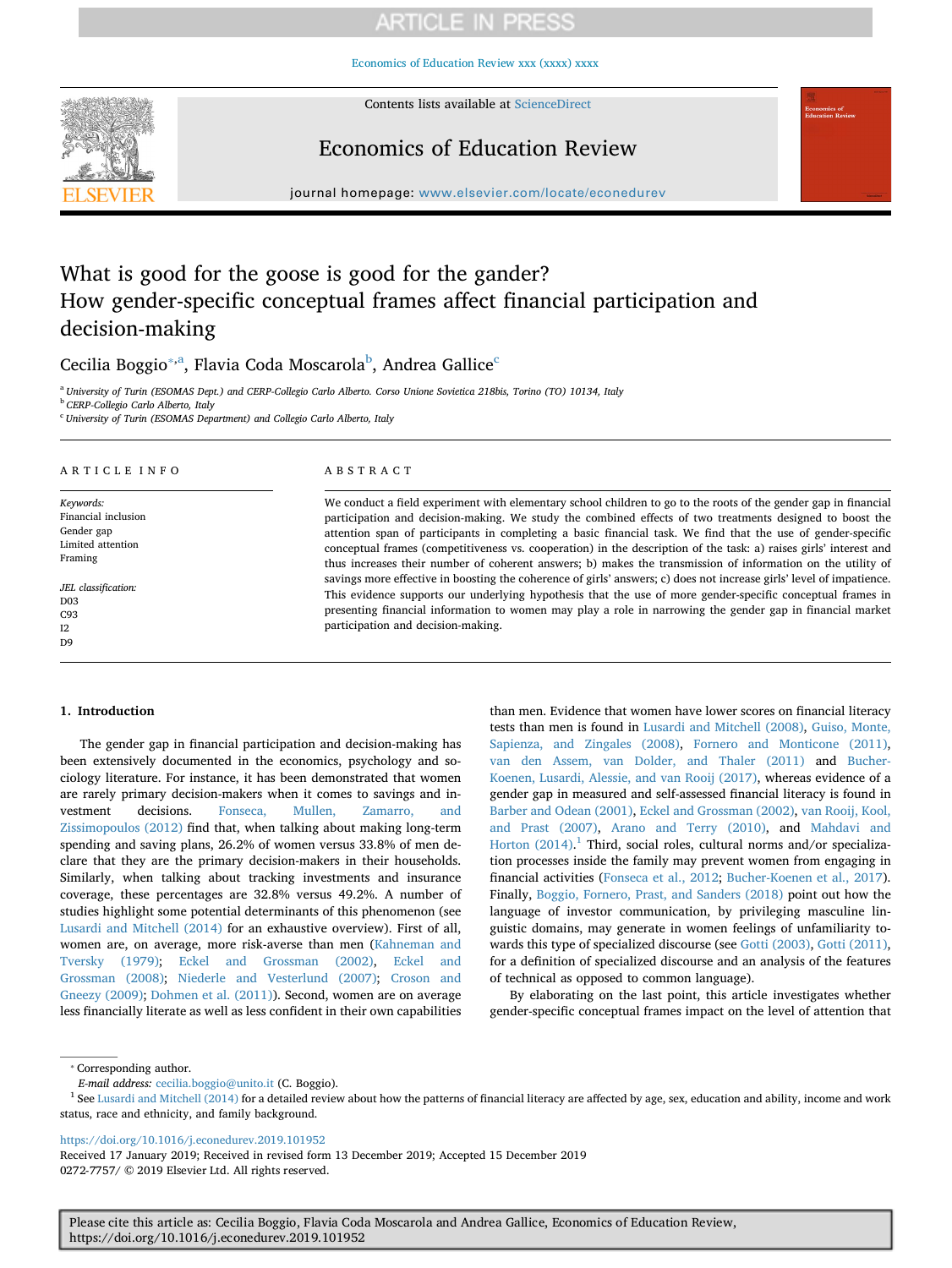women and men devote to the completion of a basic financial task aimed at eliciting their time preferences. Limited attention is a wellknown behavioral bias that undermines the quality of investors' decisions [\(Kahneman, 1973; Corwin & Coughenour, 2008; Dellavigna &](#page-11-20) [Pollet, 2009](#page-11-20)). The present study verifies whether limited attention correlates with the framing of the problem at hand and with the respondents' gender. In particular, we investigate whether the use of gender-specific conceptual frames may spark people's interest in the task they are required to perform, make them focus more on its completion, and improve the consistency of their answers. The task consists in filling out a multiple price list aimed at eliciting individual discount rates (see [Coller & Williams, 1999](#page-11-21) and [Harrison, Lau, & Williams, 2002](#page-11-22) for the basic design and first applications). We choose such a task for a number of reasons. First, it allows to clearly tell apart those who provide coherent answers from those who do not. Second, the relation between intertemporal preferences and interest rates as embedded in a multiple price list task is at the core of basic financial knowledge and it is well-known that the latter correlates positively with financial participation [\(Guiso & Jappelli, 2005; van den Assem et al., 2011\)](#page-11-23). Third, the quality of financial decisions depends heavily on the characteristics of agents' underlying time preferences. If individuals display inconsistent time preferences or fail to elicit them correctly through introspection, they are more likely to incur in bad investment decisions and consequently further limit their participation in financial markets. Indeed, [Meier and Sprenger \(2013\)](#page-11-24) show that time preferences are highly correlated with financial information acquisition and financial participation. They also use a multiple price list task and report that less patient individuals, and to some extent also those who display incoherent time preferences, are less likely to participate to financial education programs and financial markets. Similarly, [Jacobson and](#page-11-25) [Petrie \(2009\)](#page-11-25) show that inconsistent choices and mistakes correlate with suboptimal behavior in financial decisions.

We run a field experiment aimed at eliciting participants' discount rates and propensity to save. The experiment targets a sample of third and fourth graders (aged 8 and 9) from five different elementary schools in the metropolitan area of Turin, Italy. Why do we target young children? The main reason is that they have been much less exposed than adults to socio-cultural conditioning factors potentially determining the gender gap in financial participation.<sup>[2](#page-1-0)</sup> To be more specific, the choice of age group was dictated by our ambition to go to the roots of the gender gap by minimizing all the potential determinants deriving from socialization, the process by which human infants begin to acquire the skills necessary to perform as functioning members of society ([Billingham, 2007; Burusic, Babarovic, & Serie, 2012\)](#page-11-26). Inasmuch as socialization is the process through which human beings learn and come to understand the norms and expectations that serve as organizing devices in society, it is also a mean of constructing (stereo) typical social roles with specific capabilities and dispositions, including economic and financial ones.

We use a frame analysis approach to reinforce the theory that during the process of socialization human beings learn to give meaning to reality according to a set of conceptual frames [\(Goffman, 1974](#page-11-27)). These conceptual frames are not intentional and originate in daily routines and customs without an awareness that they are such, and that they could have been different [\(Verloo & Lombardo, 2007\)](#page-11-28). In other words, they are what [Gadamer \(1975\)](#page-11-29) defines "prejudices", that is socially constructed cultural filters through which human beings become aware of, understand and interpret reality. Thus it is through conceptual frames that we perceive certain activities, tasks and responsibilities as male or female (see [Niederle & Vesterlund, 2007](#page-11-5) for a discussion of the factors that lead parents, teachers and peers to encourage gender-typed activities in children). Moreover, since language is of fundamental importance in children becoming competent members of society, conceptual frames are produced and reproduced through discursive practices [\(Fairclough, 1992\)](#page-11-30).

In the experiment, we study the (combined) effects of two different treatments designed to boost the attention span of participants and henceforth referred to as the "Framing Treatment" and the "Workshop Treatment". The first treatment (the Framing Treatment) is based on economic, psychological and linguistic studies that rely on "framing theory" (e.g. [Goffman, 1974; Tversky & Kahneman, 1981; Tannen,](#page-11-27) [1993;](#page-11-27) [Lakoff, 1987;](#page-11-31) [Fillmore & Baker, 2009](#page-11-32)) and is characterized by its intuitiveness and gender-specificity. The treatment exerts leverage on an instinctive reaction in that it arouses the interest of participants by suggesting some possible uses for the prizes (colorful balloons) that they may win by completing a certain task.<sup>[3](#page-1-1)</sup> More specifically, we exploit the well-documented (stereo)typical conceptual dichotomy of competitive men and cooperative women [\(Akerlof & Kranton, 2000;](#page-10-0) [Niederle & Vesterlund, 2007; Eckert & McConnell-Ginet, 2013; Buser,](#page-10-0) [Niederle, & Oosterbeek, 2014](#page-10-0)). Evolutionary psychologists and experimental economists have both demonstrated that, from an early age, boys spend more time at competitive games than girls, whereas girls often select games that have no clear end point or no winner ([Niederle](#page-11-5) [& Vesterlund, 2007; Buser et al., 2014; Niederle, 2014](#page-11-5)). This means that these two opposite conceptual frames, i.e. competitive men vs. cooperative women, come into play in the process of socialization at an early stage. In line with this hypothesis, we ask the children to complete a standard task aimed at eliciting their time preferences (see [Bettinger](#page-11-33) [& Slonim, 2007; Andersen, Harrison, Lau, & Rutström, 2008; Castillo,](#page-11-33) [Ferraro, Jordan, & Petrie, 2011; Sutter, Kocher, Ruetzler, & Trautmann,](#page-11-33) [2013; Alan & Ertac, 2018](#page-11-33)). The task instructions are not difficult to understand – third and fourth graders already have enough cognitive abilities to comprehend them – but the task requires them to concentrate long enough to provide answers that are consistent (i.e., noncontradictory). To possibly impact on the children's attentiveness in completing it, we use three alternative conceptual frames. The first focuses on competitiveness and physical abilities, thus emphasizing (stereo)typical masculine characteristics. The second focuses on cooperation and empathy, thus emphasizing (stereo)typical feminine characteristics. The third is neutral, and uses no gender-specific connotation. Most importantly, in our experiment framing does not affect the description of the task per se, but rather the description of its outcome. On this, we elaborate on the insights of [Becker & Mulligan \(1997\)](#page-11-34) who state that inducing people to think about the utility that derives from future consumption encourages them to become more patient, and [Zhao, Hoeffler, and Zauberman \(2007\)](#page-11-35) who instead demonstrate that mentally simulating the future outcome improves the consistency of agents' preferences.

The second treatment (the Workshop Treatment) consists in exposing participants to a one-hour workshop on the utility of saving. The workshop attracts the children's attention through a set of recreational and educational activities aimed at inducing them to think about the benefits of saving more carefully (we discuss the structure of the workshop in more details in [Section 2](#page-2-0)).

In a related paper, [Coda Moscarola and Migheli \(2017\)](#page-11-36) use the same Workshop Treatment (in isolation) to evaluate whether educational activities of this kind are effective in improving the consistency of children's answers and their level of patience. They show that attending

<span id="page-1-0"></span><sup>2</sup> See [Lusardi, Mitchell, and Curto \(2010\)](#page-11-37) for evidence of a gender gap in financial literacy among young adults (i.e., college graduates), and [Lusardi, Mitchell, and Curto \(2014\)](#page-11-38) for evidence of a gender gap among individuals over the age of 50. In this respect, the fact that our experiment targets Italian pupils is particularly interesting: the 2015 PISA financial literacy assessment [\(OECD, 2017](#page-11-39)) shows that, out of a sample of 10 OECD countries, Italy is the only one in which boys perform better than girls already at the age of 15.

<span id="page-1-1"></span><sup>3</sup> See [Chang and Burns \(2005\)](#page-11-40) for a discussion of children's motivation in relation to attention skills, and [Kahneman \(1973\)](#page-11-20) who postulates that the amount of attention capacity depends on the individual's level of arousal.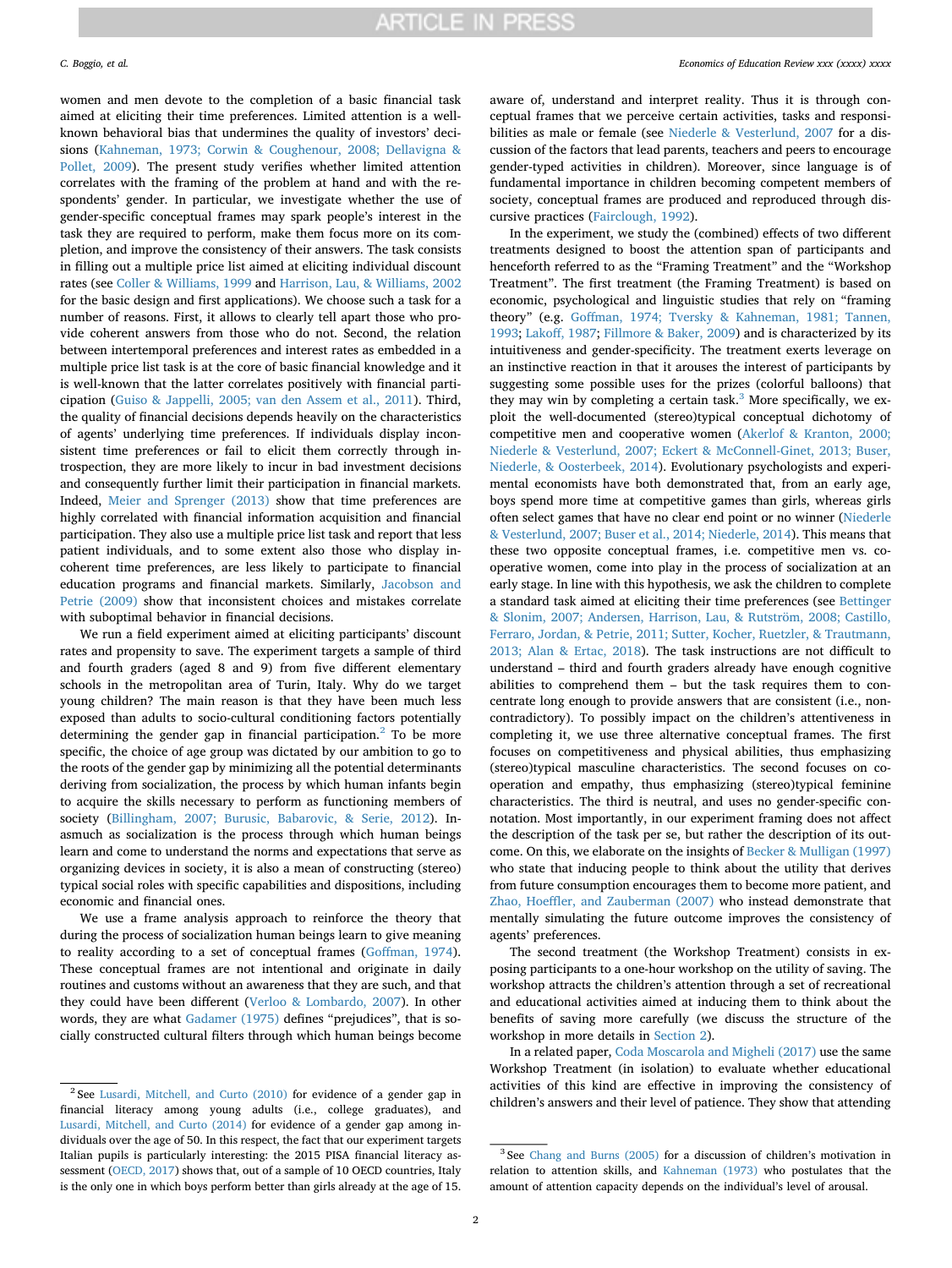the workshop contributes to increase the number of consistent answers of boys but had no significant effects on girls.[4](#page-2-1) These results point to the existence of some gender differences in the way boys and girls approach and understand simple educational activities of financial literacy. These differences can in turn contribute to create and amplify the diverging patterns that men and women display in terms of financial participation and decision-making. This led us to investigate whether gender-specific conceptual frames impact on the level of attention that children devote to financial literacy activities, and thus ultimately affect their performance and willingness to get engaged. Therefore, we combine the Framing Treatment and the Workshop Treatment to study the intertwined effects of framing and learning.

Overall, we find that the use of gender-specific conceptual frames: a) raises girls' interest and thus increases their number of consistent answers; b) makes the workshop on the utility of saving more effective in boosting the consistency of the answers, once again in particular for girls; and c) does not increase girls' level of impatience. Although our experiment targets elementary school children, we believe the results are relevant also for the adult population. Our aim is to go to the roots of the gender gap in financial participation and decision-making: we show that gender-specific conceptual frames influence the quality of financial decisions even for those who have been much less exposed to socio-cultural conditioning factors. The effects of these factors pile up over time and are likely to lead to long-term consequences. In fact, the literature on long-lasting effects of early life exposures and interventions (see for instance [Heckman & Karapakula, 2019](#page-11-41) and [Eisner, Ribeaud, Sorrenti, & Zölitz, 2019\)](#page-11-42) testifies the lifetime relevance of socio-emotional skills, attitudes and beliefs that one acquires during childhood. Focusing on financial participation, [Lusardi et al. \(2010\)](#page-11-37) and [Grohmann, Kouwenberg, and Menkhoff \(2015\)](#page-11-43) show that individuals general attitude towards financial issues is shaped by their childhood experiences. Therefore, and although it is certainly true that financial preferences change with age, the interest that an individual has for these issues or the way he/she approaches financial decisions is much more constant. This suggests that the use of a more gender-specific conceptual frame – one women can identify more with – in presenting financial information can indeed play a role in narrowing the gender gap in financial market participation and decision-making. [van Rooij, Lusardi, and Alessie \(2011\)](#page-11-44) show in fact that those who have low financial literacy are significantly less likely to participate to financial markets. Thus, as gender-specific conceptual frames influence women's level of attention and the quality of their choices, they will also impact on their level of participation.

The remaining part of the article is structured as follows. In [Section 2,](#page-2-0) we present our experimental design. In [Section 3](#page-3-0), we show the descriptive statistics of our sample. In [Section 4](#page-6-0), we present our empirical strategy. We illustrate and interpret the results in [Section 5](#page-7-0), and conclude in [Section 6](#page-10-1).

#### <span id="page-2-0"></span>**2. Experimental design**

The experiment involves 251 children from grade 3 and grade 4 (aged 8 and 9) belonging to 12 different classes from 5 different ele-mentary schools located in the metropolitan area of Turin (Italy).<sup>[5](#page-2-2)</sup> The

#### *C. Boggio, et al. Economics of Education Review xxx (xxxx) xxxx*

choice of the schools and of the classes is not random. Each year, the *Museo del Risparmio* ("Museum of Saving") *di Torino* – the institution we collaborated with in the design of the experiment – invites third and fourth grade teachers to visit the museum with their students and attend thematic workshops. Teachers receive similar invitations from other sources and must thus choose where to bring their pupils. Our sample consists of *all* the classes who visited the museum in the 2015–2016 academic year. We discuss the representativeness of the sample in [Section 3](#page-3-0).

As mentioned in the Introduction, during the experiment, the children are exposed to two treatments: the Framing Treatment, which they repeat twice, and the Workshop Treatment. In the former, the children are asked to perform a standard task aimed at eliciting their time preferences. More precisely, they are asked to complete the Multiple Price List (MPL) task shown in Fig.  $1.^6$  $1.^6$ 

Children are introduced to the MPL task through the following three alternative conceptual frames (see Appendix A1 for the original Italian texts).<sup>7</sup>

1 - Masculine frame (emphasis on competitiveness and physical abilities).

*Up for grabs, a lot of colorful balloons you can use to challenge your friends in exciting games and races. For example, have you ever run a balloon race? You have to be agile, fast and clever. The winner is the first to get to the finish line - but you can only use your nose to move the balloon.*

2 - Feminine frame (emphasis on cooperation and empathy).

*Up for grabs, a lot of colorful balloons to share with your friends and play fun games with them. For example, have you ever done the back-toback balloon dance? You have to be willing to share and collaborate. You and your partner have to dance while holding two balloons in between your backs, without letting the balloons fall or using your hands to help you.*

3 - Neutral frame.

*Up for grabs, a lot of colorful balloons to play fun games with.*

The second treatment (the Workshop Treatment) consists in attending a one-hour workshop specifically designed for elementary school children by the *Museo del Risparmio di Torino*. The workshop exposes children to a set of recreational activities aimed at emphasizing the usefulness and benefits of saving. It follows the insights of [Becker and Mulligan \(1997\)](#page-11-34) who show that stimulating children to imagine their future increases their propensity to save. Children are thus initially asked to think about the utility deriving from something they really like and would love to buy (e.g., a toy). To make this mental exercise effective, they are given sufficient time to think about what they really would like, and then draw the desired object on a piece of

<span id="page-2-1"></span><sup>4</sup> Also the experiment conducted by [Coda Moscarola and Migheli \(2017\)](#page-11-36) targets third and fourth graders from elementary schools in the Turin area. However, there is no overlapping with the children that participated in our study as the two experiments took place in different academic years and involved different schools and classes. Moreover, the two experiments feature different prizes: in [Coda Moscarola and Migheli \(2017\)](#page-11-36) children win candies; in our experiment, they win balloons. In [Section 5](#page-7-0), we discuss in greater detail the results reported in [Coda Moscarola and Migheli \(2017\)](#page-11-36) in light of the ones that we obtain.

<span id="page-2-2"></span><sup>5</sup> The city of Turin is divided into 8 districts ("circoscrizioni", in Italian). Four of the five schools in the sample are located in districts 3, 7, 8, and 9. The fifth

<sup>(</sup>*footnote continued)*

school is located in Moncalieri, a city south of Turin. See [Costa, Stroscia,](#page-11-45) [Zengarini, and Demaria \(2017\)](#page-11-45) for a detailed description of the socio-economic conditions in the metropolitan area of Turin. See [Section 3](#page-3-0) for more information on the distribution of population characteristics in our sample. See Appendix A2 for more information on the schools and the classes.

<span id="page-2-3"></span><sup>6</sup> As an incentive, once the children have completed the task, we extract a row number and assign each child the prize corresponding to his/her choice at the appropriate deadline (i.e., the following day in the case of Option A; a month later in the case of Option B). Analogous MPL tasks (and related incentive schemes) are used, among others, in [Bettinger and Slonim \(2007\),](#page-11-33) [Andersen et al. \(2008\)](#page-11-46), [Castillo et al. \(2011\),](#page-11-47) [Sutter et al. \(2013\)](#page-11-48) and [Alan and](#page-10-2) [Ertac \(2018\).](#page-10-2)

<span id="page-2-4"></span><sup>&</sup>lt;sup>7</sup> [Edwards, Knoche, and Kumru \(2001\)](#page-11-49) highlight that, despite the fact that children's preferences depend upon inclinations and change over time, and are influenced by many factors (parents, teachers and media advertising, among others), girls like games that include rhythm and singing more than boys do, while boys like competitive games the most. See also [Maccoby \(1999\)](#page-11-50) for a detailed psychological analysis about boys and girls having different styles of play that are not attractive to each other. See [Niederle and Vesterlund \(2007\),](#page-11-5) [van den Assem et al. \(2011\)](#page-11-11) and [Molina, Gimnez-Nadal, Cuesta, Garcia-Lazaro,](#page-11-51) [and Moreno \(2013\)](#page-11-51) for experimental evidence on gender differences in cooperation and competition.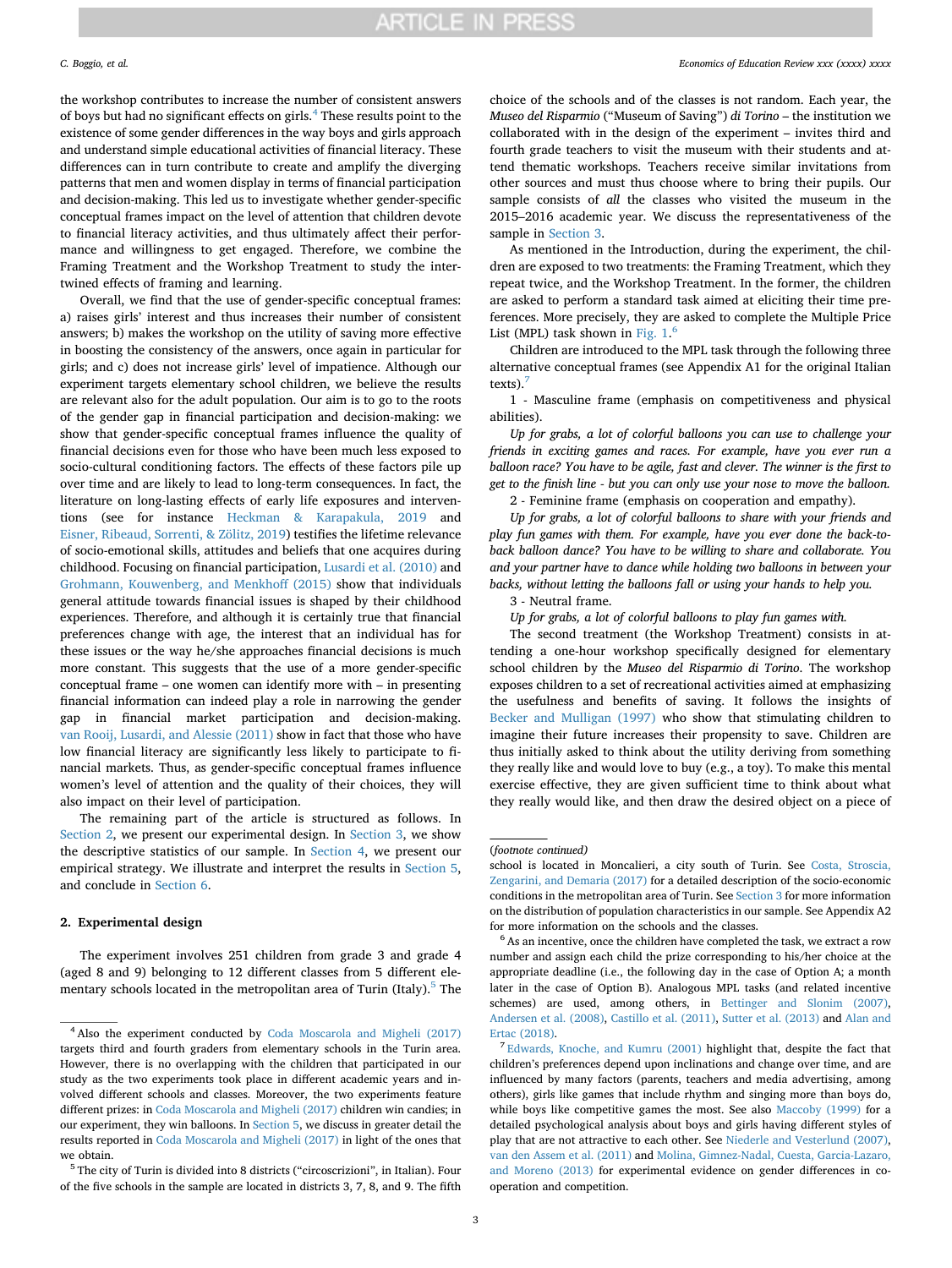<span id="page-3-1"></span>

|                  | <b>Option A</b>       | <b>Option B</b>         | <b>ANSWER</b>         |
|------------------|-----------------------|-------------------------|-----------------------|
|                  | You receive  tomorrow | You receive  in 1 month | Do you prefer A or B? |
| Row 1            | 10 balloons           | 11 balloons             |                       |
| Row 2            | 10 balloons           | 12 balloons             |                       |
| Row 3            | 10 balloons           | 13 balloons             |                       |
| Row 4            | 10 balloons           | 14 balloons             |                       |
| Row 5            | 10 balloons           | 15 balloons             |                       |
| Row 6            | 10 balloons           | 16 balloons             |                       |
| Row <sub>7</sub> | 10 balloons           | 17 balloons             |                       |
| Row 8            | 10 balloons           | 18 balloons             |                       |
| Row 9            | 10 balloons           | 19 balloons             |                       |
| Row 10           | 10 balloons           | 20 balloons             |                       |

**Fig. 1.** The MPL task.

paper.<sup>[8](#page-3-2)</sup> The experimenters then invite the children to ponder the fact that to buy their desired object they need money, and tell them that a way to gather the required sum could be doing chores for their parents and/or grandparents in exchange for pocket money. However, as it is not likely that they receive the money they need immediately, they will have to wait and save for some time. To reinforce the message, children go through a second game which entails the creation of a small saving plan. They look at a picture of an item (i.e., a camera or a bicycle) with the indication of its market price. Then, they receive a calendar and a  $\epsilon$ 5 or € 10 facsimile banknote, as if this amount was their weekly pocket money. However, as a single "instalment" is not enough to buy the item, they realize they need more banknotes. So, they put the first banknote on the first cell of the calendar. Then, they receive a second banknote and put it on the second cell and so on, until they reach the required sum. The number of filled cells thus represents the number of weeks they must save in order to be able to buy the item. To sum up, the first part of the workshop is highly subjective as each child decides his/her own object of desire. The second part is instead more homogeneous. However, as the overall framework of the workshop is quite unstructured, we do not collect or analyze data about its actual implementation. We simply use the children's exposure to the workshop as the treatment. The idea is that a child who attends the workshop gets somehow acquainted with the benefits of saving.

All participants in the experiment go through two repetitions of the Framing Treatment and one repetition of the Workshop Treatment, although in a different order. To clarify this point, let *M*1, *F*1, *N*1, *M*0, *F*0, and *N*0 denote the six subgroups in which we partition the pool of participants. The letter {*M, F, N*} identifies the frame to which the children are exposed in the Framing Treatment (Masculine, Feminine, Neutral).<sup>[9](#page-3-3)</sup> The number  $\{1, 0\}$  indicates whether the subgroup belongs to the treatment or the control group with respect to the Workshop Treatment, that is whether participants went through the second repetition of the Framing Treatment after having attended the workshop (1 - treated) or not (0 - control). $^{10}$  $^{10}$  $^{10}$ [Fig. 2](#page-4-0) illustrates the structure of the experiment. It also shows the number of boys and girls in each group.

subgroups.

For instance, group *M*1 consists of 65 children, of which 39 are boys and 26 girls.

Summing up across the groups, we thus see that about 75% of the subjects belongs to the treatment group of the Workshop Treatment (groups *M*1, *F*1, and *N*1, 189 children out of 251), whereas the remaining 25% (groups *M*0, *F*0, and *N*0, 62 children) constitutes the control group. $11$  Summing up across the frames, we obtain the number of boys and girls exposed to the masculine frame (groups *M*1 and *M*0), feminine frame (*F*1 and *F*0), or neutral frame (groups *N*1 and *N*0) in the Framing Treatment. [Table 1](#page-4-1) gives these figures and shows that the sample is well-balanced also with regard to this dimension.

As for the timing and location of the experiment, all classes went through the first repetition of the Framing Treatment (Phase 1 in [Fig. 2\)](#page-4-0) between the  $1<sup>st</sup>$  and  $3<sup>rd</sup>$  of December 2015 on the premises of the schools. Then all classes then went through Phase 2 (attendance at the workshop and second repetition of the Framing Treatment - the two activities took place on the same day) between the  $9<sup>th</sup>$  and  $21<sup>st</sup>$  of January 2016 on the premises of the *Museo del Risparmio di Torino*. [12](#page-3-6)

### <span id="page-3-0"></span>**3. Descriptive statistics**

As mentioned above, 251 children took part in the experiment. Since each child repeated the Framing Treatment twice, our balanced sample thus consists of 502 observations. [Table 2](#page-4-2) gives the descriptive statistics of the sample. $13$ 

The sample is gender-balanced (52% are boys and 48% are girls) with about 18% of participants being non-Italian citizens. The parents' level of education is in line with that of the general population ([OECD, 2014\)](#page-11-52) with about 20% of parents having completed only mandatory education (up to the age of 16) and 33% holding a

<span id="page-3-2"></span><sup>8</sup> This phase lasts about 15 minutes and experimenters strictly avoid any potential influence on the children's desires.

<span id="page-3-4"></span><span id="page-3-3"></span><sup>&</sup>lt;sup>9</sup> The frame remains the same in both repetitions of the Framing Treatment.  $10$  The subgroups consist of children belonging to different classes from different schools. See [Tables 2, 3](#page-4-2), and [4](#page-5-0) in [Section 3](#page-3-0) for the relevant summary statistics. See Appendix A2 for more details about the composition of the six

<span id="page-3-5"></span><sup>11</sup> To make the visit to the *Museo del Risparmio* worthwhile, also the children in the control group attended the workshop. However they did so only *after* having gone through the second repetition of the MPL task so that the workshop could not affect their performance.

<span id="page-3-6"></span><sup>&</sup>lt;sup>12</sup> The fact that the experiment took place over December and January can potentially distort the children's savings attitude because of a "Christmas effect". We think, however, that the prizes in the experiment (balloons) are not close substitutes for the presents children received for Christmas, as the latter usually consist of more valuable items such as toys, dolls and video games.

<span id="page-3-7"></span> $13$  We retrieved the information that appears in the table from a basic sociodemographic questionnaire that we distributed to the children's parents about a month before the experiment started. The number of observations for some of these variables is less than 251 because of missing answers.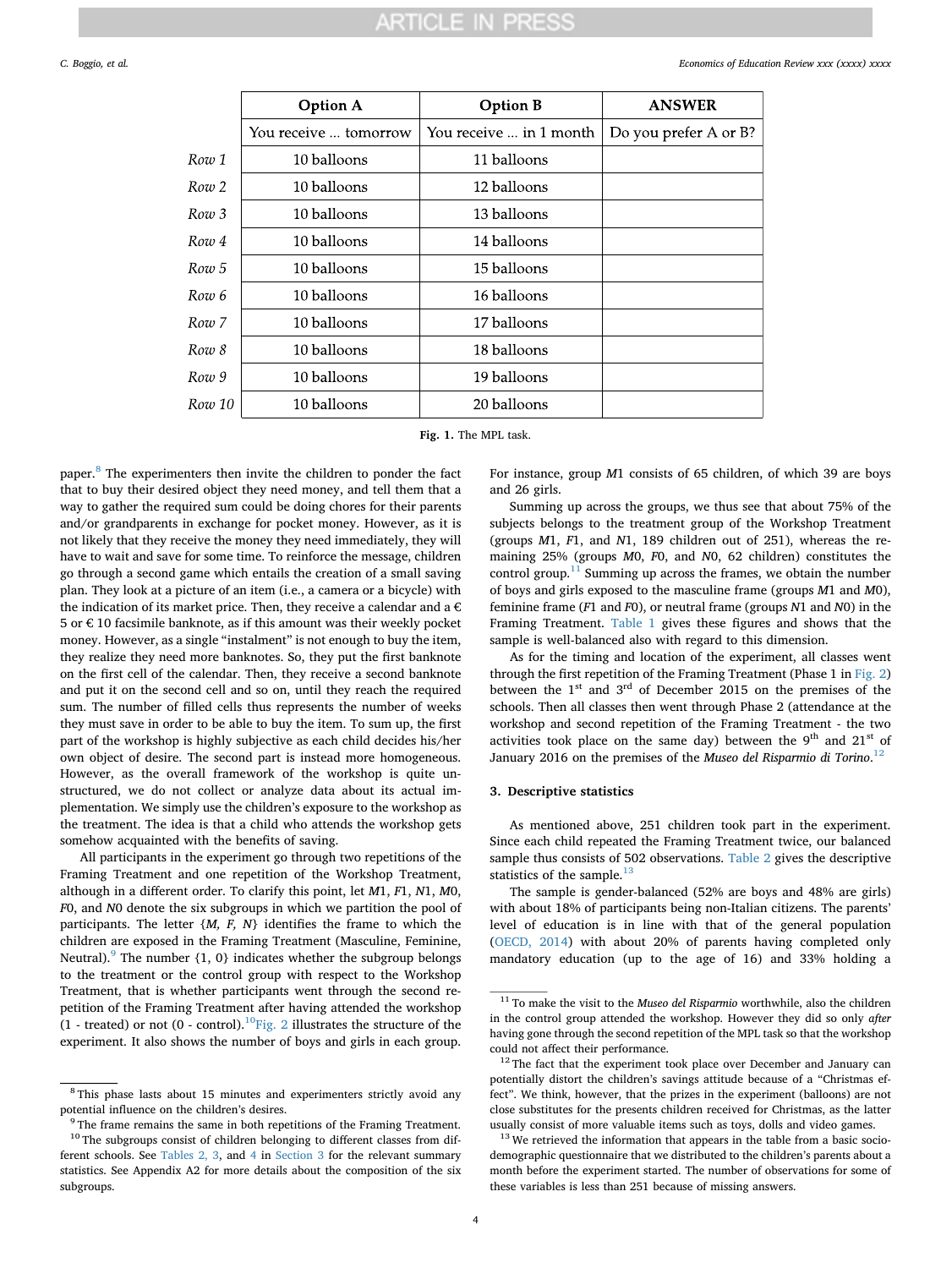#### <span id="page-4-0"></span>*C. Boggio, et al. Economics of Education Review xxx (xxxx) xxxx*



**Fig. 2.** Structure of the experiment.

<span id="page-4-1"></span>**Table 1** Framing treatment by gender.

|                 | <b>Boys</b> | % wrt total boys | % wrt total | Girls | % wrt total girls | % wrt total | total by frame | % wrt total |
|-----------------|-------------|------------------|-------------|-------|-------------------|-------------|----------------|-------------|
| Masculine frame | 47          | 36%              | 19%         | 36    | 30%               | 14%         | 83             | 33%         |
| Feminine frame  | 43          | 33%              | 17%         | 42    | 35%               | 17%         | 85             | 34%         |
| Neutral frame   | 41          | 31%              | 16%         | 42    | 35%               | 17%         | 83             | 33%         |
| Total           | 131         | 100%             | 52%         | 120   | 100%              | 48%         | 251            | 100%        |

Notes: Each line reports the number of boys (first column) and girls (second column) exposed to the three contextual frames (masculine, feminine, and neutral), together with the relevant percentage values.

#### <span id="page-4-2"></span>**Table 2**

Descriptive statistics of the sample.

|                            | All |      |          |            | <b>Boys</b> |          |     | Girls |          |  |
|----------------------------|-----|------|----------|------------|-------------|----------|-----|-------|----------|--|
|                            | Obs | Mean | St. Dev. | <b>Obs</b> | Mean        | St. Dev. | Obs | Mean  | St. Dev. |  |
| Girls                      | 251 | 0.48 | 0.50     | 131        | 0.00        | 0.00     | 120 | 1.00  | 0.00     |  |
| Foreign citizen            | 251 | 0.18 | 0.38     | 131        | 0.17        | 0.38     | 120 | 0.18  | 0.39     |  |
| Mother mandatory school    | 231 | 0.22 | 0.41     | 121        | 0.21        | 0.41     | 110 | 0.22  | 0.41     |  |
| Mother high school diploma | 231 | 0.38 | 0.49     | 121        | 0.36        | 0.48     | 110 | 0.39  | 0.49     |  |
| Mother university degree   | 231 | 0.34 | 0.47     | 121        | 0.34        | 0.48     | 110 | 0.34  | 0.47     |  |
| Father mandatory school    | 223 | 0.18 | 0.39     | 116        | 0.18        | 0.39     | 107 | 0.19  | 0.39     |  |
| Father high school diploma | 223 | 0.43 | 0.50     | 116        | 0.44        | 0.50     | 107 | 0.42  | 0.50     |  |
| Father university degree   | 223 | 0.32 | 0.47     | 116        | 0.30        | 0.46     | 107 | 0.34  | 0.47     |  |
| Math grade                 | 237 | 8.48 | 1.04     | 125        | 8.42        | 1.11     | 112 | 8.56  | 0.95     |  |
| Pocket money               | 251 | 0.20 | 0.40     | 131        | 0.22        | 0.42     | 120 | 0.18  | 0.39     |  |
| Own savings                | 251 | 0.58 | 0.49     | 131        | 0.61        | 0.49     | 120 | 0.55  | 0.50     |  |

Notes: Foreign citizenship and Math grades are reported by teachers. Receiving pocket money and having some savings are reported by the children. All other variables are reported by the children's parents through a written questionnaire.

university degree. As for familiarity with managing money, about 20% of the children regularly receive some pocket money from their parents, whereas 58% declare some savings.

[Table 3](#page-5-1) compares the summary statistics conditional on the three conceptual frames used in the Framing Treatment (i.e., groups  $M1 + M0$  vs.  $F1 + F0$  vs.  $N1 + N0$ ). Each subgroup presents a balanced gender composition and the table highlights only small differences in the participants' socio-economic characteristics.<sup>14</sup>

Instead, [Table 4](#page-5-0) focuses on the comparison between the treatment group (subgroups *F*1, *M*1 and *N*1) and the control groups (*F*0, *M*0 and *N*0) with respect to the Workshop Treatment. Here, we do find some differences in the educational level of the parents, in the children's math grade, and in the percentage of children receiving pocket money and having some savings. This evidence suggests to control for these variables in the regression analysis that we propose in [Section 4.](#page-6-0)

(*footnote continued)* having their own savings.

<span id="page-4-3"></span> $^{\rm 14}$  These differences are mostly related to the children's grades in Math and to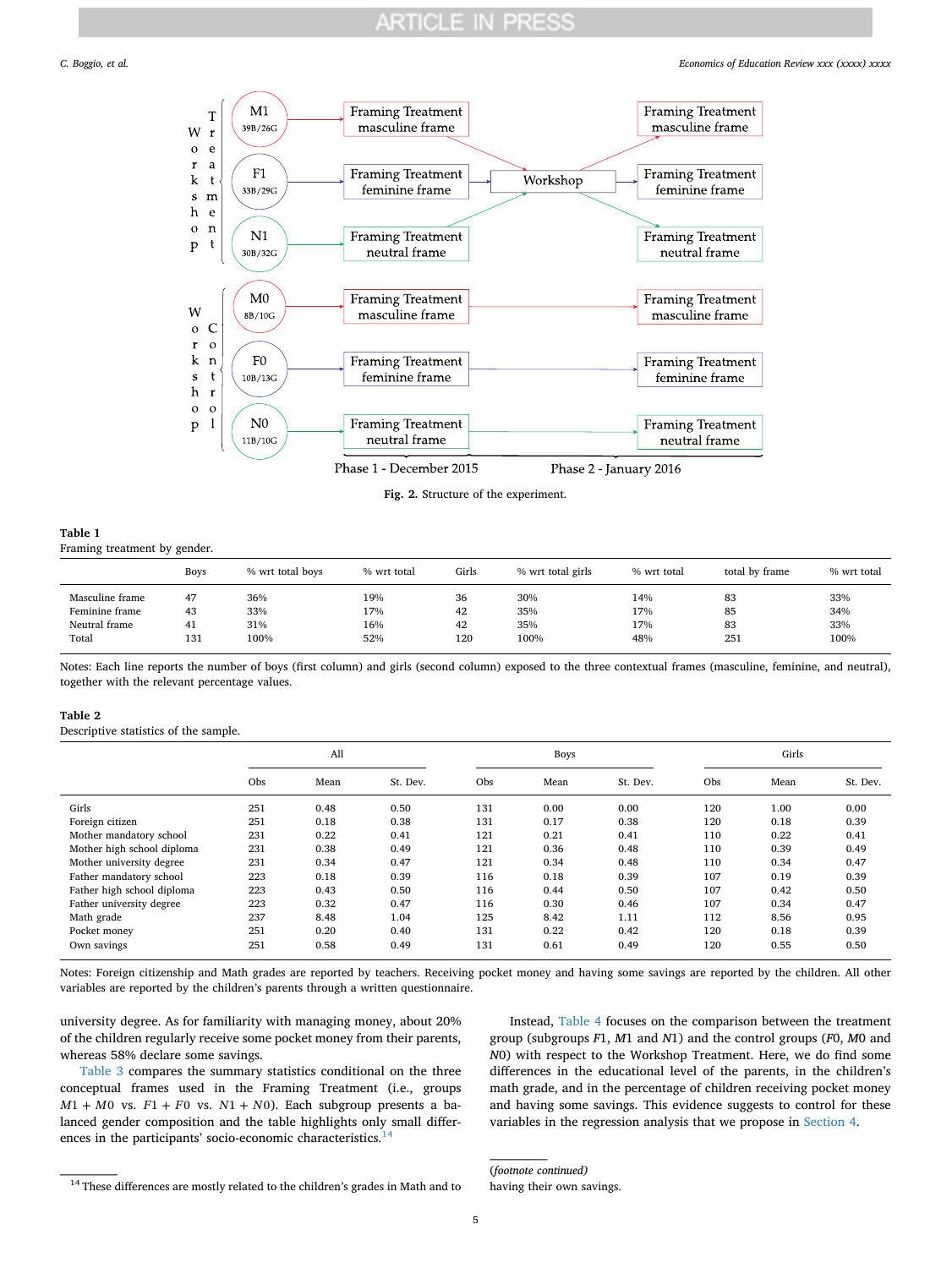#### <span id="page-5-1"></span>**Table 3**

Comparison among groups exposed to the 3 frames in the framing treatment.

|                            | Masculine frame (M) |      |           | Feminine frame (F) |      | Neutral frame (N) |     |      | $Ho:Diff = 0 (P-values)$ |       |       |       |
|----------------------------|---------------------|------|-----------|--------------------|------|-------------------|-----|------|--------------------------|-------|-------|-------|
|                            | Obs                 | Mean | Std. Dev. | Obs                | Mean | Std. Dev.         | Obs | Mean | Std. Dev.                | $M-F$ | $F-N$ | $M-N$ |
| Girls                      | 83                  | 0.43 | 0.50      | 85                 | 0.49 | 0.50              | 83  | 0.51 | 0.50                     | 0.44  | 0.88  | 0.35  |
| Foreign citizen            | 83                  | 0.17 | 0.38      | 85                 | 0.13 | 0.34              | 83  | 0.23 | 0.42                     | 0.48  | 0.09  | 0.33  |
| Mother mandatory school    | 79                  | 0.25 | 0.44      | 80                 | 0.19 | 0.39              | 72  | 0.21 | 0.41                     | 0.32  | 0.75  | 0.52  |
| Mother high school diploma | 79                  | 0.29 | 0.46      | 80                 | 0.42 | 0.50              | 72  | 0.42 | 0.50                     | 0.08  | 0.92  | 0.11  |
| Mother university degree   | 79                  | 0.35 | 0.48      | 80                 | 0.35 | 0.48              | 72  | 0.31 | 0.46                     | 0.95  | 0.56  | 0.53  |
| Father mandatory school    | 76                  | 0.18 | 0.39      | 79                 | 0.19 | 0.39              | 68  | 0.18 | 0.38                     | 0.93  | 0.84  | 0.90  |
| Father high school diploma | 76                  | 0.45 | 0.50      | 79                 | 0.38 | 0.49              | 68  | 0.47 | 0.50                     | 0.40  | 0.27  | 0.78  |
| Father university degree   | 76                  | 0.33 | 0.47      | 79                 | 0.34 | 0.48              | 68  | 0.28 | 0.45                     | 0.87  | 0.42  | 0.52  |
| Math grade                 | 83                  | 8.64 | 1.11      | 71                 | 8.25 | 1.09              | 83  | 8.53 | 0.87                     | 0.03  | 0.08  | 0.49  |
| Pocket money               | 83                  | 0.25 | 0.44      | 85                 | 0.16 | 0.37              | 83  | 0.19 | 0.40                     | 0.16  | 0.64  | 0.35  |
| Own savings                | 83                  | 0.65 | 0.48      | 85                 | 0.60 | 0.49              | 83  | 0.49 | 0.50                     | 0.50  | 0.17  | 0.04  |

Notes: The last three columns report the *t*-test on means with unequal variances between the masculine and feminine frames, the feminine and neutral, and the masculine and neutral, respectively.

#### <span id="page-5-0"></span>**Table 4**

Comparison among treated and control groups wrt the workshop treatment.

|                            |     | Treated |           |     | Control |           |          |  |
|----------------------------|-----|---------|-----------|-----|---------|-----------|----------|--|
|                            | Obs | Mean    | Std. Dev. | Obs | Mean    | Std. Dev. | P-values |  |
| Girls                      | 189 | 0.46    | 0.50      | 62  | 0.53    | 0.50      | 0.33     |  |
| Foreign citizen            | 189 | 0.19    | 0.39      | 62  | 0.13    | 0.34      | 0.24     |  |
| Mother mandatory school    | 172 | 0.21    | 0.41      | 59  | 0.24    | 0.43      | 0.66     |  |
| Mother high school diploma | 172 | 0.35    | 0.48      | 59  | 0.44    | 0.50      | 0.25     |  |
| Mother university degree   | 172 | 0.38    | 0.49      | 59  | 0.22    | 0.42      | 0.02     |  |
| Father mandatory school    | 166 | 0.15    | 0.36      | 57  | 0.28    | 0.45      | 0.05     |  |
| Father high school diploma | 166 | 0.48    | 0.50      | 57  | 0.30    | 0.46      | 0.02     |  |
| Father university degree   | 166 | 0.31    | 0.47      | 57  | 0.33    | 0.48      | 0.78     |  |
| Math grade                 | 179 | 8.41    | 1.05      | 58  | 8.72    | 0.97      | 0.04     |  |
| Pocket money               | 189 | 0.16    | 0.37      | 62  | 0.32    | 0.47      | 0.02     |  |
| Own savings                | 189 | 0.54    | 0.50      | 62  | 0.69    | 0.46      | 0.03     |  |

Notes: The last column reports the *t*-test on means with unequal variances between those who attended the workshop before the second repetition of the MPL task (the treated group, 189 individuals) and those who instead attended the workshop only after the second repetition of the MPL task (the control group, 62 individuals).

#### <span id="page-5-4"></span>*3.1. The dependent variable*

Our main variable of interest is the level of coherence in participants' answers to the two repetitions of the MPL task (see [Fig. 1](#page-3-1)). We encode individual answers in a string of 10 characters, e.g., AAAAAA AAAA, AAABBBBBBB, or ABBBAABBBB. We consider individual answers consistent when we observe one switching point between As and Bs at most, and the respondent never switches from B to A. Thus, the first two strings are examples of consistent choices, while the third one is not. More precisely, the choices are consistent when the child 1) always selects A, 2) always selects B, or 3) initially selects A and then switches to B once and for all. Patterns 1 and 2 reveal, respectively, that the child always prefers either the immediate or the delayed payment, whatever the actual interest rate. Instead, pattern 3 reveals that the child prefers immediate payment when the interest rate is relatively low and delayed payment when it is sufficiently high. $15$ 

[Table 5](#page-5-3) shows the percentage of consistent answers in the sample. In

<span id="page-5-3"></span>

| в |  |
|---|--|
|---|--|

Consistency in Individual Answers by Gender and Time.

| Consistent<br>answers                                                 |          | Boys (131)              |                    |          | Girls (120)             |                | Ho: $Diff = 0$ |
|-----------------------------------------------------------------------|----------|-------------------------|--------------------|----------|-------------------------|----------------|----------------|
|                                                                       | Obs      | Mean                    | Std. Dev. Obs Mean |          |                         | Std. Dev.      | p-values       |
| $1st$ repetition<br>$2nd$ repetition<br>Ho: $diff = 0$ (p-<br>values) | 57<br>84 | 0.435<br>0.641<br>0.001 | 0.043<br>0.042     | 50<br>69 | 0.417<br>0.575<br>0.014 | 0.045<br>0.045 | 0.769<br>0.285 |

Notes: The two columns reports the number of boys (first column, total 131) and girls (second column, total 120) who provided consistent answers in the first and second repetition of the MPL task.

the first repetition of the Framing Treatment, this is about 44% among boys and 42% among girls. In the second repetition, it increases to 64% among boys and 58% among girls. The difference between the two repetitions is statistically significant, whereas the difference between the performance of boys and girls is not.

Inconsistency (and consistency) in the children's answers is quite persistent across the two repetitions of the MPL task (see [Table 6](#page-6-1)). About 34% of the children provide consistent answers in both repetitions, whereas 31% give inconsistent answers in both. Improvement, i.e., the shift from inconsistent to consistent answers, involves 27% of the children, while only 8% of them shifts from consistent to inconsistent answers.

Focusing on the 34% of the children who provide consistent answers in both repetitions of the MPL task, [Table 7](#page-6-2) investigates whether these

<span id="page-5-2"></span><sup>15</sup> [Andersen, Harrison, Lau, and Rutström \(2006\)](#page-11-53) rationalize inconsistent answers that display multiple switching points by allowing for the possibility that respondents are indifferent among some of the choices and thus randomize within that set. [Alan and Ertac \(2018\)](#page-10-2) report that some of the subjects who provided inconsistent answers declared not to have properly understood the task. As mentioned before, in our experiment teachers unanimously confirmed that the children have adequate cognitive abilities to understand the task. We thus interpret inconsistent answers as a sign that the respondent did not pay attention during the introduction/explanation of the task or had no interest in completing it.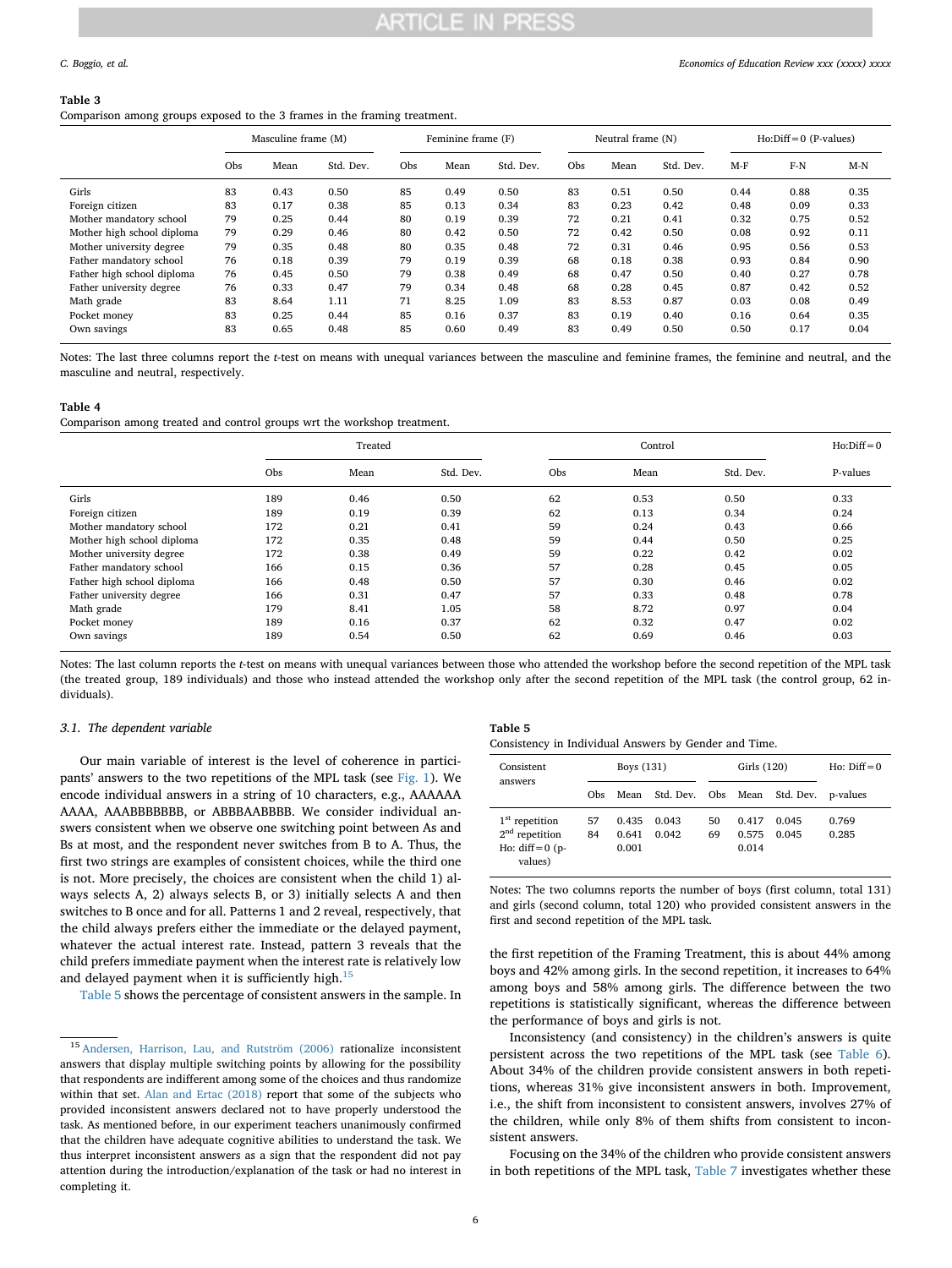#### <span id="page-6-1"></span>**Table 6**

Persistence in Consistency/Inconsistency by Gender and Time.

|                                 | All (251) | Boys (131) | Girls (120) |
|---------------------------------|-----------|------------|-------------|
| $Y_{i,1} = 1$ and $Y_{i,2} = 1$ | 34%       | 35%        | 33%         |
| $Y_{i,1} = 0$ and $Y_{i,2} = 0$ | 31%       | 27%        | 35%         |
| $Y_{i,1} = 0$ and $Y_{i,2} = 1$ | 27%       | 30%        | 24%         |
| $Y_{i,1} = 1$ and $Y_{i,2} = 0$ | 8%        | 8%         | 8%          |

Notes:  $Y_{i,t} = 1$  indicates that in the  $t^{th}$  repetition of the MPL task ( $t \in 1, 2$ ) individual *i* provided a consistent answer.  $Y_{i,t} = 0$  indicates that he/she instead provided an inconsistent answer.

#### <span id="page-6-2"></span>**Table 7**

Comparison between Consistent and Inconsistent Individuals.

can thus infer that attending the workshop improves the consistency of the children's answers. Moving to the effects of the Framing Treatment, the dummies *Masframe* and *Femframe* identify the (masculine or feminine) frame to which the child was exposed. If the estimated coefficients *β*<sup>4</sup> and  $\beta_5$  are positive and significant, it means that the use of genderspecific frames improves the consistency of the children's answers with respect to the neutral frame (omitted category). Finally,  $X_{i,t}$  is a set of explanatory variables that includes information about the child's gender (variables *Boy* and *Girl*), level of education of his/her parents and their citizenship, whether the child receives pocket money or has some savings, and his/her grade in Math. $16$  In order to control for the

|                            |     | Consistent |           |     | Inconsistent |           |          |  |
|----------------------------|-----|------------|-----------|-----|--------------|-----------|----------|--|
|                            | Obs | Mean       | Std. Dev. | Obs | Mean         | Std. Dev. | P-values |  |
| Girls                      | 86  | 0.47       | 0.50      | 165 | 0.48         | 0.50      | 0.77     |  |
| Foreign citizen            | 86  | 0.10       | 0.31      | 165 | 0.21         | 0.41      | 0.03     |  |
| Mother mandatory school    | 84  | 0.15       | 0.36      | 147 | 0.25         | 0.44      | 0.09     |  |
| Mother high school diploma | 84  | 0.37       | 0.49      | 147 | 0.38         | 0.49      | 0.86     |  |
| Mother university degree   | 84  | 0.42       | 0.50      | 147 | 0.29         | 0.46      | 0.06     |  |
| Father mandatory school    | 81  | 0.17       | 0.38      | 142 | 0.19         | 0.39      | 0.75     |  |
| Father high school diploma | 81  | 0.35       | 0.48      | 142 | 0.48         | 0.5       | 0.05     |  |
| Father university degree   | 81  | 0.42       | 0.50      | 142 | 0.26         | 0.44      | 0.01     |  |
| Math grade                 | 83  | 8.55       | 0.93      | 154 | 8.45         | 1.09      | 0.45     |  |
| Pocket money               | 86  | 0.29       | 0.46      | 165 | 0.16         | 0.37      | 0.01     |  |
| Own savings                | 86  | 0.69       | 0.47      | 165 | 0.53         | 0.50      | 0.02     |  |

Notes: The last column reports the *t*-test on means with unequal variances between those who provided consistent answers in both repetitions of the MPL task and those who instead provided inconsistent answers in at least one of the two repetitions.

subjects differ in terms of the observables with respect to the rest of the population. Indeed, the table shows that students who provide consistent answers in both repetitions of the MPL task show a lower incidence of foreign citizens, have on average higher educated parents, and a bit more experience with receiving pocket money and managing their own savings.

#### <span id="page-6-0"></span>**4. Empirical strategy**

We are interested in studying the (combined) effects of the Framing Treatment and the Workshop Treatment on the level of consistency in the children's answers. To elicit the framing effect, we exploit the heterogeneity in the participants' answers across the three different conceptual frames, masculine, feminine, and neutral (the latter is our control group). To elicit the effect of the workshop, we analyze the variation that individual answers display over time, exploiting the fact that about 75% of the children attended the workshop between the first and the second repetition of the MPL task while the remaining 25% did not. The simplest specification of our model is as follows:

$$
Y_{i,t} = \beta_0 + \beta_1 Time + \beta_2 Workshop + \beta_3 (Time*Workshop) ++ \beta_4 Mas_{frame} + \beta_5 Fem_{frame} + X_{i,t} \gamma + e_i + u_{i,t}
$$
 (1)

where  $Y_{i,t}$  takes value 1 if the answers of child *i* in repetition  $t \in \{1, 2\}$ of the MPL task are consistent and value 0 otherwise. *Time* is a dummy that identifies the round of the MPL task ( *Time* = 0 for the first round, *Time* = 1 for the second round). It thus captures the learning effect due to the repetition of the task. *Workshop* is a dummy that identifies the group to which the individual belongs in terms of the Workshop Treatment (*Workshop*  $= 1$  for the treated group, i.e., those who went through the second repetition of the MPL task *after* having attended the workshop; and *Workshop* = 0 for the control group, i.e., those who went through the second repetition of the task *without* having attended the workshop). It thus captures the initial systematic differences between the two groups. The variable *Time*\**Workshop* is the treatment dummy. If the estimated coefficient  $\beta_3$  is positive and statistically significant, we school fixed effect, the set of regressors also includes dummies for the school.

In the course of the analysis, we progressively interact the variables of interest (*Time, Workshop, Time*\**Workshop*, {*Masframe, Femframe, Neutframe*}, {*Boy, Girl*}) such as to finally estimate a fully interacted model. This allows us to study how the two treatments interact and thus evaluate how the gender-specific conceptual frames combine with the effects triggered by attending the workshop. We model the error term to separately account for two individual-specific components. The first is a random effect that accounts for all the unobserved individual characteristics that can influence the consistency of the answers. These characteristics are assumed to be time-invariant and uncorrelated with the other regressors. The second component varies over time and we cluster it at the class level (class is the unit of randomization) in order to account for the presence of common factors that may affect the children within each single class. We thus implement a generalized least squares Logit. As robustness checks, we then replicate the analysis of the fully interacted model through Probit, GLS with random effects and GLS with fixed effects.

We also run a second set of regressions aimed at investigating the determinants of the children's level of impatience. For these estimates, we focus on the subgroup of children that provided consistent answers in both repetitions of the MPL task (refer to [Table 7](#page-6-2) to see how these children compare with the rest of the population in terms of the observables). We measure impatience as the number of A answers they provided (i.e., preferring 10 balloons tomorrow rather than  $10 + x$  in a month). We thus run a Logit and FE GLS on the same set of variables as before, using as the dependent variable  $A_{i,t}$ , the number of A answers which child *i* provided in repetition  $t \in \{1, 2\}$  of the task.

<span id="page-6-3"></span><sup>&</sup>lt;sup>16</sup> A part from their gender - they were all women -, we did not collect information about the teachers as they did not play any role in the explanation and implementation of the experiment.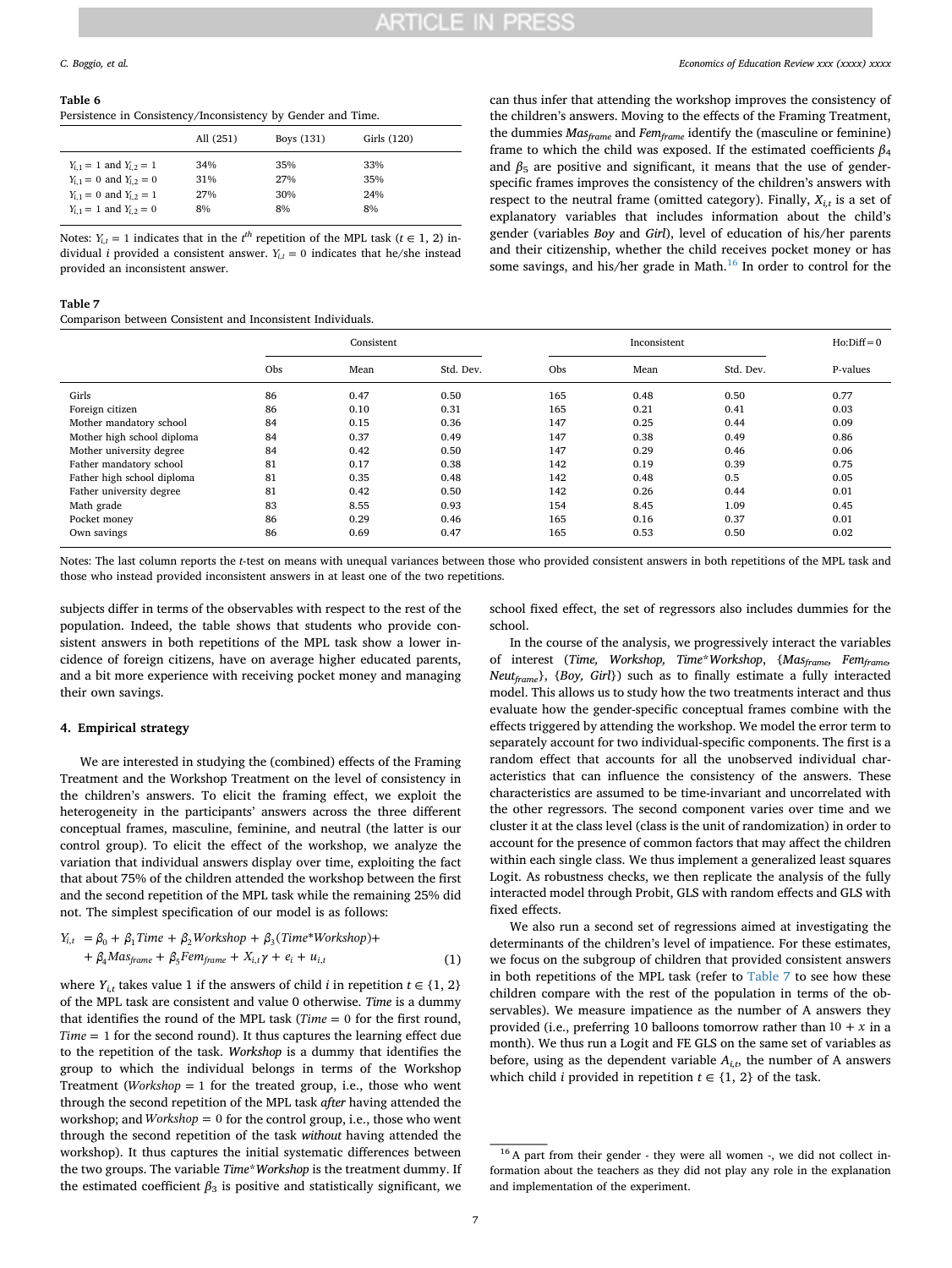## <span id="page-7-1"></span>**Table 8**

RE Logit on Consistency of Individual Answers (Margins).

| ль боди он соныменсу от пинуциат либуеть (магуны). | (i)                            | (ii)                   | (iii)                             |
|----------------------------------------------------|--------------------------------|------------------------|-----------------------------------|
| Time                                               | 0.026                          |                        |                                   |
| Workshop                                           | (0.091)<br>$-0.437***$         |                        |                                   |
| Workshop X Time                                    | (0.073)<br>$0.202*$            |                        |                                   |
| Masculine frame                                    | (0.109)<br>$-0.070$            |                        |                                   |
| Feminine frame                                     | (0.078)<br>$-0.021$<br>(0.081) |                        |                                   |
| Time X Masc. frame                                 |                                | 0.044<br>(0.090)       |                                   |
| Time X Fem. frame                                  |                                | $-0.138**$<br>(0.057)  |                                   |
| Time X Neut. frame                                 |                                | $0.357***$<br>(0.061)  |                                   |
| Workshop X Masc. frame                             |                                | $-0.485***$<br>(0.086) |                                   |
| Workshop X Fem. frame                              |                                | $-0.354***$<br>(0.080) |                                   |
| Workshop X Neutr. frame                            |                                | $-0.446***$<br>(0.091) |                                   |
| Workshop X Time X Masc. frame                      |                                | 0.126<br>(0.115)       |                                   |
| Workshop X Time X Fem. frame                       |                                | $0.379***$<br>(0.091)  |                                   |
| Workshop X Time X Neutr. frame                     |                                | $-0.078$<br>(0.090)    |                                   |
| Time X Masc. frame X Girl                          |                                |                        | $-0.031$<br>(0.067)               |
| Time X Fem. frame X Girl                           |                                |                        | $-0.210***$                       |
| Time X Neut. frame X Girl                          |                                |                        | (0.040)<br>$0.134***$             |
| Time X Masc. frame X Boy                           |                                |                        | (0.041)<br>$0.134*$               |
| Time X Fem. frame X Boy                            |                                |                        | (0.076)<br>0.008                  |
| Time X Neut. frame X Boy                           |                                |                        | (0.045)<br>2.509***               |
| Workshop X Masc. frame X Girl                      |                                |                        | (0.289)<br>$-0.427***$            |
| Workshop X Fem. frame X Girl                       |                                |                        | (0.122)<br>$-0.271***$<br>(0.096) |
| Workshop X Neut. frame X Girl                      |                                |                        | $-0.395***$                       |
| Workshop X Masc. frame X Boy                       |                                |                        | (0.061)<br>$-0.370***$            |
| Workshop X Fem. frame X Boy                        |                                |                        | (0.085)<br>$-0.297***$            |
| Workshop X Neut. frame X Boy                       |                                |                        | (0.075)<br>$-0.330***$<br>(0.104) |
| Workshop X Time X Masc. frame X Girl               |                                |                        | 0.111<br>(0.088)                  |
| Workshop X Time X Fem. frame X Girl                |                                |                        | $0.529***$<br>(0.080)             |
| Workshop X Time X Neut. frame X Girl               |                                |                        | 0.119<br>(0.090)                  |
| Workshop X Time X Masc. frame X Boy                |                                |                        | 0.039<br>(0.141)                  |
| Workshop X Time X Fem. frame X Boy                 |                                |                        | 0.097<br>(0.124)                  |
| Workshop X Time X Neut. frame X Boy                |                                |                        | $-2.316***$<br>(0.284)            |
| Girls                                              | $-0.031$                       | $-0.034$               |                                   |
| Foreign citizen                                    | (0.051)<br>$-0.003$            | (0.050)<br>0.014       | 0.013                             |
| Maths grade                                        | (0.096)<br>$-0.071***$         | (0.098)<br>$-0.069***$ | (0.076)<br>$-0.058***$            |
| Mother high school diploma                         | (0.027)<br>0.104               | (0.024)<br>0.102       | (0.019)<br>0.085                  |
| Mother university degree                           | (0.083)<br>0.187               | (0.083)<br>$0.195*$    | (0.067)<br>$0.161*$               |
|                                                    | (0.123)                        | (0.118)                | (0.096)                           |

#### **Table 8** (*continued*)

|                                                                           | (i)                  | (ii)                 | (iii)                |
|---------------------------------------------------------------------------|----------------------|----------------------|----------------------|
| Father high school diploma                                                | 0.051<br>(0.103)     | 0.057<br>(0.104)     | 0.041<br>(0.081)     |
| Father university degree                                                  | $0.271**$            | $0.269**$            | $0.210**$            |
| Pocket money                                                              | (0.111)<br>$0.142**$ | (0.107)<br>$0.161**$ | (0.085)<br>$0.130**$ |
| Own savings                                                               | (0.065)<br>0.037     | (0.065)<br>0.024     | (0.052)<br>0.026     |
|                                                                           | (0.086)              | (0.080)              | (0.066)              |
| Schools dummies<br>Observations                                           | yes<br>420           | yes                  | yes<br>420           |
| test(pvalue)                                                              |                      | 420                  |                      |
|                                                                           |                      |                      |                      |
| Workshop X Time X Masc. frame + Time X<br>Masc. frame $= 0$               |                      | 0.0297               |                      |
| Workshop X Time X Fem. frame + Time X<br>Fem. frame $= 0$                 |                      | 0.0044               |                      |
| Workshop X Time X Neut. frame + Time X                                    |                      | 0.0006               |                      |
| Neut. frame $= 0$                                                         |                      |                      |                      |
| Workshop X Time X Fem. frame X                                            |                      |                      | 0.0009               |
| Girl = Workshop X Time X Neut. frame<br>X Girl                            |                      |                      |                      |
| Workshop X Time X Fem. frame X                                            |                      |                      | 0.0003               |
| Girl = Workshop X Time X Masc. frame                                      |                      |                      |                      |
| X Girl                                                                    |                      |                      |                      |
| Workshop X Time X Neut. frame X<br>Boy = Workshop X Time X Masc. frame    |                      |                      | 0.0000               |
| X Boy                                                                     |                      |                      |                      |
| Workshop X Time X Neut. frame X<br>Boy = Workshop X Time X Fem. frame     |                      |                      | 0.0000               |
| X Boy                                                                     |                      |                      |                      |
| Workshop X Time X Masc. frame X                                           |                      |                      | 0.1937               |
| $Girl + Time X Masc. frame X Girl = 0$<br>Workshop X Time X Fem. frame X  |                      |                      | 0.0000               |
| $Girl + Time X Fem.$ frame X $Girl = 0$                                   |                      |                      |                      |
| Workshop X Time X Neut. frame X<br>$Girl + Time X Next. frame X Girl = 0$ |                      |                      | 0.0081               |
| Workshop XTime X Masc. frame X                                            |                      |                      | 0.1582               |
| $Boy + Time X$ Masc. frame X $Boy = 0$                                    |                      |                      |                      |
| Workshop X Time X Fem. frame X                                            |                      |                      | 0.3915               |
| $Boy + Time X$ Fem. frame $X$ Boy = 0<br>Workshop X Time X Neut. frame X  |                      |                      | 0.0000               |
| $Boy + Time X Neut.$ frame X $Boy = 0$                                    |                      |                      |                      |

Notes: Balanced panel. Error terms clustered at class level. Standard errors in parentheses. Significance levels: p\* 0.10, p\*\* 0.05, p\*\*\* 0.01. Omitted variables: Neutral frame, Boys, Mother mandatory school, Father mandatory school.

### <span id="page-7-0"></span>**5. Results**

[Table 8](#page-7-1) presents the estimation results of the Logit specification for the determinants of the level of consistency of children's answers. In each column, we use a different set of explanatory variables and report the marginal effects.

The results show that the Workshop Treatment has a positive effect on the level of consistency of the children's answers. After the children have attended the workshop the probability that they provide a consistent set of answers rises by 20 percentage points (see the variable *Workshop X Time* in model (i), significance at 10%). As for the Framing Treatment, gender-specific conceptual frames initially do not appear to be effective in increasing the degree of consistency of individual answers (see the coefficients of the variables *Masculine frame* and *Feminine frame* in model (i)). However, model (ii) shows that the interaction of the feminine frame with the Workshop Treatment triggers a positive effect (variable *Workshop X Time X Fem. frame*, coefficient of 0.379 significant at 1%); on the contrary, the analogous effect of the masculine frame appears to be null (variable *Workshop X Time X Masc. frame*, coefficient of 0.126 not significant).

The fully interacted model (model (iii)) further explores these relationships. It shows that girls exposed to the feminine frame increase their probability of providing consistent answers by about 53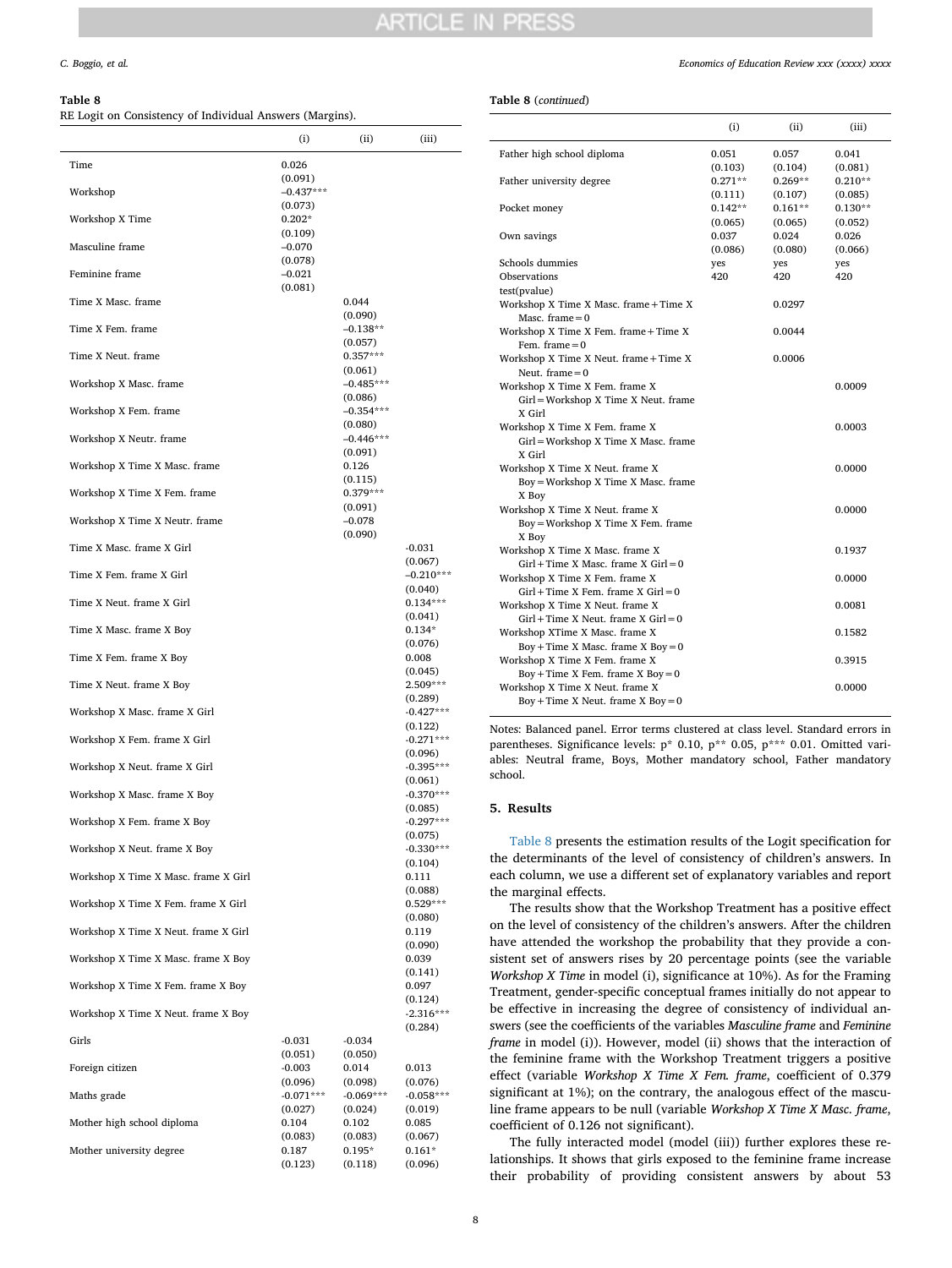## ARTICI E IN PRES

#### <span id="page-8-0"></span>**Table 9**

RE Probit, RE GLS and FE GLS on Consistency of Individual Answers (Margins).

|                                                                           | (i)                    | (11)                   | (iii)                |
|---------------------------------------------------------------------------|------------------------|------------------------|----------------------|
| Time X Masc. frame X Girl                                                 | 0.008                  | $-0.027$               | $-0.100$             |
|                                                                           | (0.090)                | (0.069)                | (0.176)              |
| Time X Fem. frame X Girl                                                  | $-0.222***$            | $-0.217***$            | $-0.200$             |
|                                                                           | (0.057)                | (0.040)                | (0.176)              |
| Time X Neut. frame X Girl                                                 | $0.124**$<br>(0.058)   | $0.081**$              | 0.111<br>(0.186)     |
| Time X Masc. frame X Boy                                                  | $0.202*$               | (0.039)<br>0.114       | 0.000                |
|                                                                           | (0.107)                | (0.077)                | (0.211)              |
| Time X Fem. frame X Boy                                                   | $-0.037$               | 0.015                  | 0.111                |
|                                                                           | (0.066)                | (0.046)                | (0.186)              |
| Time X Neut. frame X Boy                                                  | 1.438***               | $0.222***$             | 0.250                |
|                                                                           | (0.126)                | (0.044)                | (0.197)              |
| Workshop X Masc. frame X Girl                                             | $-0.421***$            | $-0.441***$            |                      |
|                                                                           | (0.119)                | (0.130)                |                      |
| Workshop X Fem. frame X Girl                                              | $-0.268***$            | $-0.273***$            |                      |
| Workshop X Neut. frame X Girl                                             | (0.092)                | (0.099)                |                      |
|                                                                           | $-0.382***$<br>(0.066) | $-0.410***$<br>(0.065) |                      |
| Workshop X Masc. frame X Boy                                              | $-0.370***$            | $-0.378***$            |                      |
|                                                                           | (0.087)                | (0.098)                |                      |
| Workshop X Fem. frame X Boy                                               | $-0.298***$            | $-0.300***$            |                      |
|                                                                           | (0.077)                | (0.083)                |                      |
| Workshop X Neut. frame X Boy                                              | $-0.322***$            | $-0.339***$            |                      |
|                                                                           | (0.104)                | (0.120)                |                      |
| Workshop X Time X Masc. frame X Girl                                      | 0.065                  | 0.110                  | 0.183                |
|                                                                           | (0.103)                | (0.091)                | (0.210)              |
| Workshop X Time X Fem. frame X Girl                                       | $0.557***$<br>(0.086)  | $0.550***$<br>(0.070)  | $0.533**$<br>(0.214) |
| Workshop X Time X Neut. frame X Girl                                      | 0.123                  | $0.189**$              | 0.158                |
|                                                                           | (0.091)                | (0.094)                | (0.216)              |
| Workshop X Time X Masc. frame X Boy                                       | -0.019                 | 0.086                  | 0.200                |
|                                                                           | (0.161)                | (0.160)                | (0.231)              |
| Workshop X Time X Fem. frame X Boy                                        | 0.141                  | 0.096                  | $-0.000$             |
|                                                                           | (0.125)                | (0.135)                | (0.215)              |
| Workshop X Time X Neut. frame X Boy                                       | $-1.247***$            | $-0.014$               | $-0.042$             |
| Maths grade                                                               | (0.132)<br>$-0.059***$ | (0.061)<br>$-0.058***$ | (0.228)              |
|                                                                           | (0.020)                | (0.021)                |                      |
| Mother high school diploma                                                | 0.082                  | 0.081                  |                      |
|                                                                           | (0.066)                | (0.069)                |                      |
| Mother university degree                                                  | $0.157*$               | 0.156                  |                      |
|                                                                           | (0.095)                | (0.102)                |                      |
| Father high school diploma                                                | 0.036                  | 0.030                  |                      |
| Father university degree                                                  | (0.079)<br>$0.214***$  | (0.085)<br>$0.205**$   |                      |
|                                                                           | (0.082)                | (0.091)                |                      |
| Pocket money                                                              | $0.126**$              | $0.119**$              |                      |
|                                                                           | (0.051)                | (0.053)                |                      |
| Own savings                                                               | 0.027                  | 0.029                  |                      |
|                                                                           | (0.065)                | (0.072)                |                      |
| Foreign citizen                                                           | 0.014                  | 0.007                  |                      |
|                                                                           | (0.075)                | (0.080)                |                      |
| Constant                                                                  |                        | $0.951***$             | $0.467***$           |
| Schools dummies                                                           | yes                    | (0.170)<br>yes         | (0.027)<br>yes       |
| Observations                                                              | 420                    | 420                    | 420                  |
| test(pvalue)                                                              |                        |                        |                      |
| Workshop X Time X Fem. frame X                                            | 0.0007                 | 0.0018                 |                      |
| Girl = Workshop X Time X Neut. frame X                                    |                        |                        |                      |
| Girl                                                                      |                        |                        |                      |
| Workshop X Time X Fem. frame X                                            | 0.0001                 | 0.0001                 |                      |
| Girl = Workshop X Time X Masc. frame X<br>Girl                            |                        |                        |                      |
| Workshop X Time X Neut. frame X                                           | 0.0000                 | 0.5296                 |                      |
| Boy = Workshop X Time X Masc. frame X                                     |                        |                        |                      |
| Boy                                                                       |                        |                        |                      |
| Workshop X Time X Neut. frame X                                           | 0.0000                 | 0.4233                 |                      |
| Boy = Workshop X Time X Fem. frame X                                      |                        |                        |                      |
| Boy                                                                       |                        |                        |                      |
| Workshop X Time X Masc. frame X                                           | 0.1588                 | 0.1648                 | 0.4651               |
| $Girl + Time X Mac. frame X Girl = 0$                                     |                        |                        |                      |
| Workshop X Time X Fem. frame X<br>$Girl$ + Time X Fem. frame X $Girl$ = 0 | 0.0000                 | 0.0000                 | 0.0067               |
|                                                                           |                        |                        |                      |

#### **Table 9** (*continued*)

|                                                                                                                  | $\left( i\right)$ | (ii)   | (iii)  |
|------------------------------------------------------------------------------------------------------------------|-------------------|--------|--------|
| Workshop X Time X Neut. frame X<br>$Girl + Time X Next. frame X Girl = 0$                                        | 0.0094            | 0.0064 | 0.0147 |
| Workshop XTime X Masc. frame X<br>$Boy + Time X$ Masc. frame X $Boy = 0$                                         | 0.1419            | 0.1560 | 0.0352 |
| Workshop X Time X Fem. frame X                                                                                   | 0.3876            | 0.4131 | 0.3020 |
| $Boy + Time X$ Fem. frame X Boy = 0<br>Workshop X Time X Neut. frame X<br>$Boy + Time X Neut.$ frame X $Boy = 0$ | 0.0000            | 0.0001 | 0.0688 |

Notes: Balanced panel. Error terms clustered at class level. Standard errors in parentheses. Significance levels:  $p^*$  0.10,  $p^{**}$  0.05,  $p^{***}$  0.01. Omitted variables: Neutral frame, Boys, Mother mandatory school, Father mandatory school.

percentage points when they attend the workshop (variable *Workshop X Time X Fem. frame X Girl*, 0.529 significant at 1%). Probit, GLS with random effects, and GLS with fixed effects estimates confirm the sign, size and significance of this coefficient (see [Table 9\)](#page-8-0).<sup>[17](#page-8-1)</sup> The same result does not hold for what concerns the effects that the masculine frame triggers on boys: the coefficient for the variable *Workshop X Time X Mas. frame X Boy* remains statistically not significant across all specifica-tions.<sup>[18](#page-8-2)</sup>

Overall, the total effect of the experimental design on the level of consistency of children's answers (sum of a learning effect –captured by the variables *Time X Masc./Fem./Neut. frame*– and a treatment effect –variables *Workshop X Time X Masc./Fem./Neut. frame*) appears to be positive and statistically different from zero (see the pvalues tests at the end of [Tables 8](#page-7-1) and [9](#page-8-0)).

As for the other potential determinants of children's level of consistency, all specifications of the fully interacted model (column iii in [Table 8](#page-7-1) and columns i and ii in [Table 9\)](#page-8-0) provide coherent results.<sup>[19](#page-8-3)</sup> Receiving pocket money increases the probability of providing consistent answers by about 13 percentage points. Indeed, pocket money can be considered an educational tool that parents employ to teach their children how to manage money, a sort of learning-by-doing ex-perience.<sup>[20](#page-8-4)</sup> Unexpectedly, the Math grade is instead negatively correlated with the consistency of the answers, as it reduces the probability of a consistent answer by about 6 percentage points. This may depend on the fact that in Italian elementary schools the Math curriculum focuses more on arithmetic than logic. Finally, parents' educational level

<span id="page-8-4"></span><span id="page-8-3"></span><sup>20</sup> See [Sansone, Rossi, and Fornero \(2019\)](#page-11-54) for evidence about the positive relation between receiving pocket money in childhood and financial confidence in adulthood.

<span id="page-8-1"></span> $17$  We perceive the results that stem out from GLS with fixed effects to be particularly solid as the specification washes away all potential classes and experimenters fixed effects. In such specification (see column iii in [Table 9](#page-8-0)), the variable *Workshop X Time X Fem. frame X Girl* is actually the only one that displays a significant coefficient.

<span id="page-8-2"></span><sup>&</sup>lt;sup>18</sup> The Logit model [\(Table 8\)](#page-7-1) reports a negative effect of the neutral frame on boys (*Workshop X Time X Neut. frame X Boy*). The effect remains significant, although smaller in size, in Probit but it vanishes and becomes insignificant in RE GLS and FE GLS ([Table 9](#page-8-0)). More in general, the neutral frame provides a possible benchmark for comparing our results with those in [Coda Moscarola and Migheli \(2017\)](#page-11-36). [Coda Moscarola and Migheli \(2017\)](#page-11-36) find that the workshop increased the number of consistent answers of boys but had no significant effects on girls. Our results confirm that the workshop leads to no significant effects on girls (variable *Workshop X Time X Neut. frame X Girl*). The effect on boys instead ranges from negative to insignificant, depending on the model specification. We attribute these differences to the fact that the two experiments, albeit similar, are not identical. In particular, [Coda Moscarola and](#page-11-36) [Migheli \(2017\)](#page-11-36) do not use any frame (whereas our neutral frame still provides a frame). Moreover, the two experiments assign different prizes (see footnote 4). <sup>19</sup> Clearly, all these effects drop out in the FE GLS specification in [Table 9](#page-8-0) as they are fixed effects across individuals.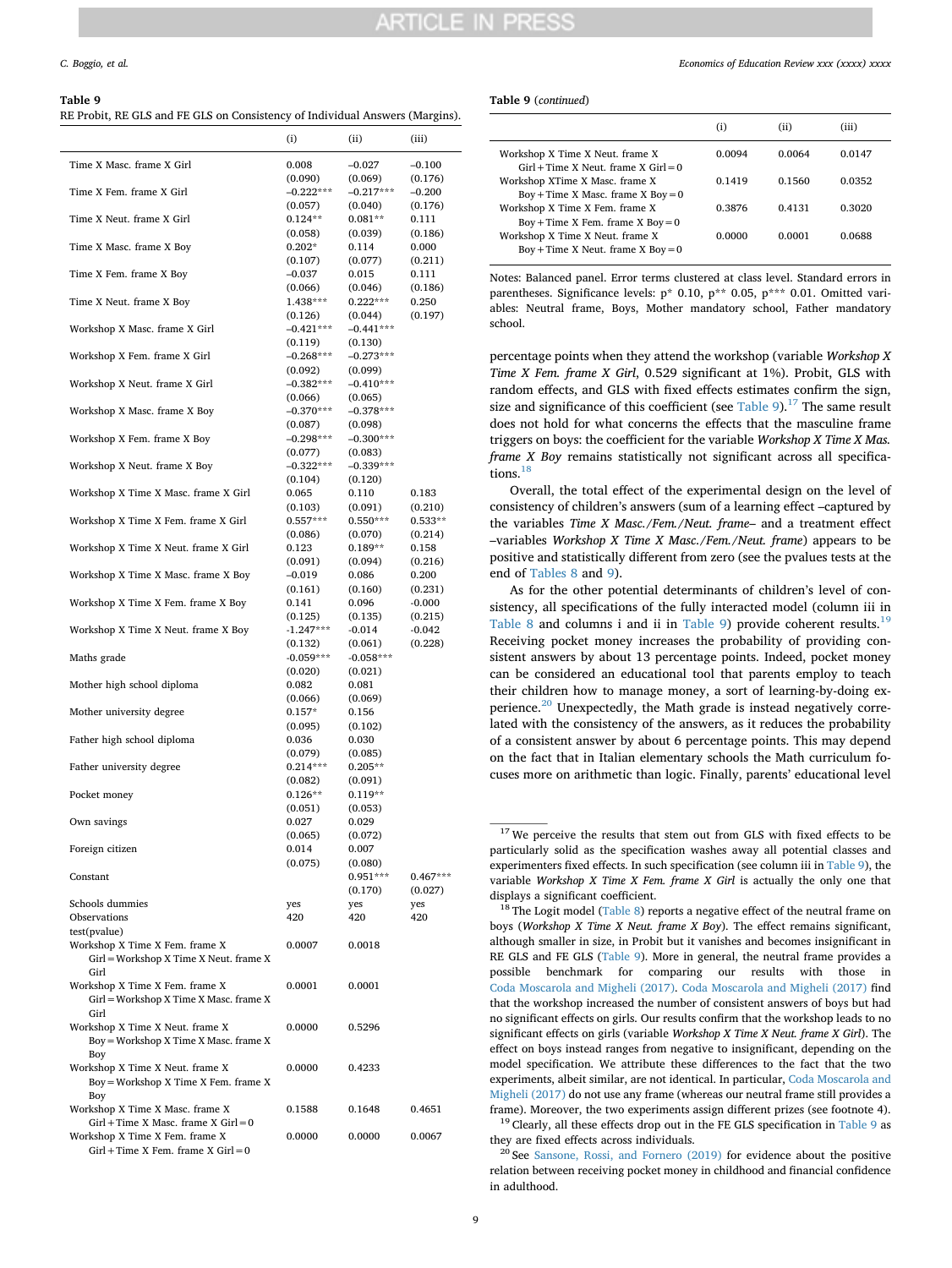#### <span id="page-9-0"></span>**Table 10**

#### **Table 10** (*continued*)

|                               | (i)                    | (ii)                  | (iii)                  | GLS                 |
|-------------------------------|------------------------|-----------------------|------------------------|---------------------|
| Time                          | $-1.516$               |                       |                        |                     |
| Workshop                      | (0.986)<br>$-1.605*$   |                       |                        |                     |
| Workshop X Time               | (0.888)<br>1.204       |                       |                        |                     |
| Masculine frame               | (1.227)<br>$-1.664***$ |                       |                        |                     |
| Feminine frame                | (0.638)<br>$-1.667**$  |                       |                        |                     |
| Time X Masc. frame            | (0.770)                | $-3.417***$           |                        |                     |
| Time X Fem. frame             |                        | (0.168)               |                        |                     |
|                               |                        | $-0.191$<br>(0.876)   |                        |                     |
| Time X Neut, frame            |                        | $-0.388$<br>(0.491)   |                        |                     |
| Workshop X Masc. frame        |                        | $-2.956**$<br>(1.505) |                        |                     |
| Workshop X Fem. frame         |                        | $-0.992$<br>(1.296)   |                        |                     |
| Workshop X Neut. frame        |                        | $-1.502*$<br>(0.913)  |                        |                     |
| Ws. X Time X Masc. frame      |                        | $4.060**$             |                        |                     |
| Ws. X Time X Fem. frame       |                        | (1.613)<br>$-1.420$   |                        |                     |
| Ws. X Time X Neut. frame      |                        | (1.448)<br>0.701      |                        |                     |
| Time X Masc. frame X Girl     |                        | (0.648)               | $-4.482***$            | $-3.857***$         |
| Time X Fem. frame X Girl      |                        |                       | (0.192)<br>-0.669      | (1.547)<br>0.000    |
| Time X Neut. frame X Girl     |                        |                       | (0.919)<br>0.012       | (2.047)<br>$-1.167$ |
| Time X Masc. frame X Boy      |                        |                       | (0.466)<br>$-1.994***$ | (1.671)<br>$-2.600$ |
|                               |                        |                       | (0.250)<br>0.398       | (1.831)             |
| Time X Fem. frame X Boy       |                        |                       | (1.157)                | 1.667<br>(2.364)    |
| Time X Neut. frame X Boy      |                        |                       | $-0.708$<br>(0.653)    | $-0.833$<br>(1.671) |
| Ws. X Masc. frame X Girl      |                        |                       | -1.684<br>(2.686)      |                     |
| Ws. X Fem. frame X Girl       |                        |                       | $-2.339*$<br>(1.315)   |                     |
| Ws. X Neut. frame X Girl      |                        |                       | $-2.856***$<br>(0.894) |                     |
| Ws. X Masc. frame X Boy       |                        |                       | $-3.265*$<br>(1.820)   |                     |
| Ws. X Fem. frame X Boy        |                        |                       | 0.102                  |                     |
| Ws. X Neut. frame X Boy       |                        |                       | (1.584)<br>$-0.065$    |                     |
| Ws. X Time X Masc. fr. X Girl |                        |                       | (1.505)<br>3.282       | 2.657               |
| Ws. X Time X Fem. fr. X Girl  |                        |                       | (2.759)<br>$-2.831$    | (2.397)<br>$-3.500$ |
| Ws. X Time X Neut. fr. X Girl |                        |                       | (2.256)<br>$2.273***$  | (2.507)<br>3.452    |
| Ws. X Time X Masc. fr. X Boy  |                        |                       | (0.859)<br>$3.661***$  | (2.278)<br>4.267*   |
| Ws. X Time X Fem. fr. X Boy   |                        |                       | (1.223)<br>-0.498      | (2.284)<br>$-1.767$ |
|                               |                        |                       | (1.092)<br>$-0.514$    | (2.695)             |
| Ws. X Time X Neut. fr. X Boy  |                        |                       | (1.465)                | $-0.389$<br>(2.158) |
| Girls                         | $-1.254$<br>(0.866)    | $-1.267$<br>(0.888)   |                        |                     |
| Foreign citizen               | $2.283*$<br>(1.335)    | 2.044<br>(1.262)      | 1.844<br>(1.236)       |                     |
| Maths grade                   | 0.217<br>(0.355)       | 0.243<br>(0.356)      | 0.481<br>(0.322)       |                     |
| Mother high school diploma    | 1.720<br>(1.199)       | 1.751<br>(1.192)      | 1.426<br>(1.208)       |                     |
| Mother university degree      | $-0.270$               | $-0.351$              | $-0.858$               |                     |
|                               | (1.640)                | (1.712)               | (1.491)                |                     |

|                                                      | $\left( i\right)$ | (ii)     | (iii)    | GLS      |
|------------------------------------------------------|-------------------|----------|----------|----------|
| Father high school diploma                           | 0.367             | 0.695    | 1.454    |          |
|                                                      | (1.568)           | (1.528)  | (1.696)  |          |
| Father university degree                             | $-0.777$          | $-0.436$ | $-0.078$ |          |
|                                                      | (1.065)           | (1.041)  | (1.004)  |          |
| Pocket money                                         | 0.441             | 0.450    | 0.549    |          |
|                                                      | (0.538)           | (0.555)  | (0.477)  |          |
| Own savings                                          | 0.616             | 0.473    | 0.400    |          |
|                                                      | (1.426)           | (1.465)  | (1.538)  |          |
| Constant                                             | $7.115*$          | 5.125    | 3.240    | 5.722*** |
|                                                      | (3.841)           | (3.696)  | (3.860)  | (0.326)  |
| Schools dummies                                      | yes               | yes      | yes      | yes      |
| Observations                                         | 158               | 158      | 158      | 158      |
| test(pvalue)                                         |                   |          |          |          |
| Workshop X Time X Masc.                              |                   | 0.6821   |          |          |
| $frame + Time X Masc.$<br>$frame = 0$                |                   |          |          |          |
| Workshop X Time X Fem.                               |                   | 0.1400   |          |          |
| frame + Time X Fem.                                  |                   |          |          |          |
| $frame = 0$                                          |                   |          |          |          |
| Workshop X Time X Neut.                              |                   | 0.4653   |          |          |
| frame + Time X Neut.                                 |                   |          |          |          |
| $frame = 0$                                          |                   |          |          |          |
| Workshop X Time X Fem.                               |                   |          | 0.0245   |          |
| frame X Girl = Workshop X                            |                   |          |          |          |
| Time X Neut. frame X Girl                            |                   |          |          |          |
| Workshop X Time X Fem.                               |                   |          | 0.0826   |          |
| frame X Girl = Workshop X                            |                   |          |          |          |
| Time X Masc. frame X Girl                            |                   |          |          |          |
| Workshop X Time X Neut.                              |                   |          | 0.0225   |          |
| frame $X$ Boy = Workshop $X$                         |                   |          |          |          |
| Time X Masc. frame X Boy                             |                   |          |          |          |
| Workshop X Time X Neut.                              |                   |          | 0.9929   |          |
| frame $X$ Boy = Workshop $X$                         |                   |          |          |          |
| Time X Fem. frame X Boy                              |                   |          |          |          |
| Workshop X Time X Masc.                              |                   |          | 0.6585   |          |
| frame $X$ Girl + Time $X$                            |                   |          |          |          |
| Masc. frame $X$ Girl = 0                             |                   |          |          |          |
| Workshop X Time X Fem.<br>frame X Girl + Time X Fem. |                   |          | 0.1130   |          |
| frame $X$ Girl = 0                                   |                   |          |          |          |
| Workshop X Time X Neut.                              |                   |          | 0.0037   |          |
| frame $X$ Girl + Time $X$                            |                   |          |          |          |
| Neut. frame $X$ Girl = 0                             |                   |          |          |          |
| Workshop X Time X Masc.                              |                   |          | 0.1560   |          |
| frame X Boy + Time X                                 |                   |          |          |          |
| Masc. frame $X$ Boy = 0                              |                   |          |          |          |
| Workshop X Time X Fem.                               |                   |          | 0.6334   |          |
| frame X Boy + Time X Fem.                            |                   |          |          |          |
| frame $X$ Boy = 0                                    |                   |          |          |          |
| Workshop X Time X Neut.                              |                   |          | 0.3403   |          |
| frame X Boy + Time X                                 |                   |          |          |          |
| Neut. frame $X$ Boy = 0                              |                   |          |          |          |
|                                                      |                   |          |          |          |

Notes: Balanced panel. Error terms clustered at class level. Standard errors in parentheses. Significance levels: p\* 0.10, p\*\* 0.05, p\*\*\* 0.01. Omitted variables: Neutral frame, Boys, Mother mandatory school, Father mandatory school.

plays an important role: having a father (resp. mother) with a university degree instead of only mandatory education increases the probability of providing consistent answers by about 21 (resp. 16) percentage points.

To complement the above results, we then explore the effect of our treatments on the children's level of impatience. We necessarily run such a test only on the subsample of children providing consistent answers in both repetitions of the MPL task, i.e., on only about 34% of the sample. The small sample size does not allow us to derive strong conclusions. Moreover, we already know (see [Table 7](#page-6-2) and the discussion at the end of [Section 3.1](#page-5-4)) that these children have on average higher educated parents and slightly more experience with receiving pocket money and managing their own savings. [Table 10](#page-9-0) reports the estimates of the fully interacted model under the Logit specifications (first three columns) and the FE GLS specification (fourth column).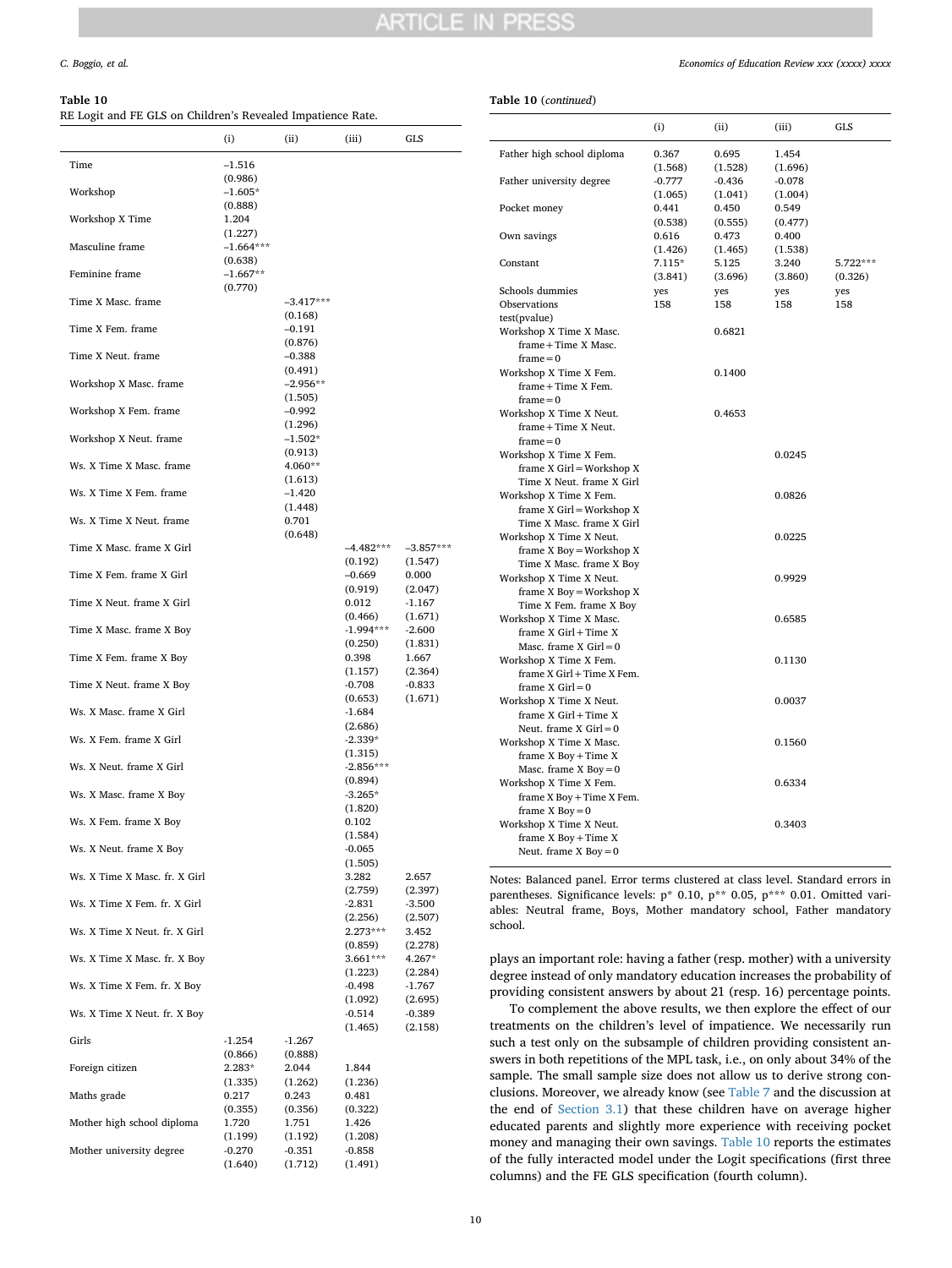Logit estimates show that in general the treatment has no effect (variable *Workshop X Time* in column i, 1.204 not significant). However, the interaction of the treatment with the masculine frame (variable *Workshop X Time X Masc. frame* in column ii, 4.060 significant at 5%) increases impatience and this effect is driven by the way boys react to the frame (variable *Workshop X Time X Masc. frame X Boy* in column iii, 3.661 significant at 1%), possibly because of the arousal effect triggered by the gender-specific framing. The significance of this latter effect is confirmed by the FE GLS specification (4.267, significant at 10%, this is the unique significant coefficient among those that interact the treat-ment with frames and genders).<sup>[21](#page-10-3)</sup> In this respect, it is interesting to notice that the feminine frame does not trigger a similar effect on girls. Thus, the positive effects that a gender-specific conceptual frame brings on girls in terms of consistency of their answers does not come at the cost of increasing their level of impatience. More in general, the total effect of the experimental design on the level of impatience is never significantly different from zero, independently of the frames (see the pvalues tests at the end of [Table 10\)](#page-9-0).

### <span id="page-10-1"></span>**6. Conclusions**

We provide field evidence on the effect of gender-specific conceptual frames on people's level of attention and quality of choices. [Thaler and Sunstein \(2009\)](#page-11-55) demonstrate that the way of presenting the potential utility of a task can serve as a "nudge" that alters people's behavior in the desired way, without precluding any option or changing significantly the economic incentives embedded in the choice. In line with this view, we conjecture that a more gender-specific approach in framing financial tasks could boost the attention and interest of women, improve the quality of their answers, and thus ultimately impact on their level of participation in financial markets. To address these issues, we run a field experiment that targets elementary school children. We propose two treatments to boost the attention of the children: a) one which is short, gender-specific and leverages on the children's instinctive reactions; and b) another which is longer, gender-neutral and educational. We measure the effects of these two treatments on both the consistency of the children's answers and their level of impatience. We find that gender-specific frames are effective in increasing the number of consistent answers among girls only. Attending the workshop has a comparable effect on both girls and boys but, upon closer inspection, the gender-specific framing boosts the positive effect of the workshop only on girls. As for the impact on the level of impatience, the feminine frame does not seem to affect girls' level of impatience. Our findings support the idea that a more gender-specific frame, one that women can identify more with, may play a role in increasing their interest for financial activities and thus contribute in narrowing the gender gap in financial market participation and decision-making.

#### **CRediT authorship contribution statement**

**Cecilia Boggio:** Conceptualization, Methodology, Writing - original draft, Writing - review & editing. **Flavia Coda Moscarola:** Conceptualization, Methodology, Formal analysis, Writing - original draft. **Andrea Gallice:** Methodology, Formal analysis, Writing - review & editing.

### **Acknowlgedgments**

This research is part of the project *Conta e Racconta* promoted and supported by the *Fondazione per la Scuola - Compagnia di San Paolo* in collaboration with the *Museo del Risparmio di Torino* (Italy). We are

particularly thankful to Nicola Crepax and Elisabetta De Martino of the *Fondazione per la Scuola* and to Paola Laiolo and Giovanna Paladino of the *Museo del Risparmio* who provided organizational support and useful advice. We also thank Alessandra Foresta for excellent research assistance and participants in the Workshop on Gender and Stem Subjects (June 2016, Moncalieri, Italy) and the First Conference in Behavioural Economics and Financial Literacy (November 2016, Barcelona, Spain) for useful comments. Finally, a special thank goes to Ainoa Aparicio-Fenoll for having helped us during the revision process. Cecilia Boggio and Andrea Gallice gratefully acknowledge financial support from the Italian Ministry of Education, University and Research (MIUR), "Dipartimenti di Eccellenza" grant 2018-2022.

### **Appendix**

*A1. Introductory Statements in Italian*

#### 1 - Masculine frame

*In palio tanti palloncini per sfidare chi volete voi in giochi e gare avvincenti. Volete un esempio? Avete mai fatto la corsa dei palloncini? Dovete essere agili, veloci e astuti. Vince chi arriva primo al traguardo spingendo il palloncino solo con il naso.*

2 - Feminine frame

*In palio tanti palloncini da condividere con chi volete per fare insieme giochi divertenti. Volete un esempio? Avete mai fatto il ballo del palloncino? Dovete essere bravi a collaborare. Si gioca a coppie e, tenendo tra le vostre schiene due palloncini, dovete ballare senza farli cadere e senza mai aiutarvi con le mani.*

3 - Neutral frame

*In palio tanti palloncini per fare giochi divertenti.*

#### *A2. Composition of the Subgroups*

The subgroups of the participants in the experiment (see also [Fig. 2\)](#page-4-0) are assembled as follows. The name indicates the school, the number refers to the school year, and the letter to the class. The number in brackets refers to the number of children in the class.

- *<sup>M</sup>*1={ *Palmieri* 3A (23), *Palmieri* 3D (21), *Collodi* 4A (21) }
- *<sup>F</sup>*1={ *Marconi* 3B (21), *Palmieri* 3B (22), *Pertini* 3C (19) }
- *<sup>N</sup>*1={ *Collodi* 3B (22), *Marco Polo* 3A (21), *Palmieri* 3C (19) }
- *<sup>M</sup>*0={ *Marco Polo* 4A (18) }
- *<sup>F</sup>*0={ *Marconi* 3A (23) }
- *<sup>N</sup>*0={ *Palmieri* 3E (21) }

*Palmieri* elementary school is located in district 3 of the city of Turin, *Marconi* elementary school is located in district 7, *Collodi* elementary school is located in district 8, *Pertini* elementary school is located in district 9, and *Marco Polo* elementary school is located in the city of Moncalieri, a city immediately south of Turin (see footnote 3). In terms of average income, the areas where these schools are located provide a reasonable mix; *Palmieri* is in an affluent neighborhood, *Marco Polo* is in a working-class neighborhood, while *Marconi, Collodi* and *Pertini* are in middle-class neighborhoods.

#### **Supplementary material**

Supplementary material associated with this article can be found, in the online version, at [10.1016/j.econedurev.2019.101952](https://doi.org/10.1016/j.econedurev.2019.101952)

#### **References**

<span id="page-10-3"></span> $^\mathrm{21}$  The FE GLS specification also confirms that learning under the masculine frame decreases girls' level of impatience (variable *Time X Masc. Frame X Girl*), as already highlighted by the Logit specification (column 3).

<span id="page-10-0"></span>[Akerlof, G., & Kranton, R. \(2000\). Economics and identity.](http://refhub.elsevier.com/S0272-7757(19)30037-8/sbref0001) *The Quarterly Journal of [Economics, 115](http://refhub.elsevier.com/S0272-7757(19)30037-8/sbref0001)*(3), 715–753.

<span id="page-10-2"></span>[Alan, S., & Ertac, S. \(2018\). Fostering patience in the classroom: results from randomized](http://refhub.elsevier.com/S0272-7757(19)30037-8/sbref0002) educational intervention. *[Journal of Political Economy, 126](http://refhub.elsevier.com/S0272-7757(19)30037-8/sbref0002)*(5), 1865–1911.